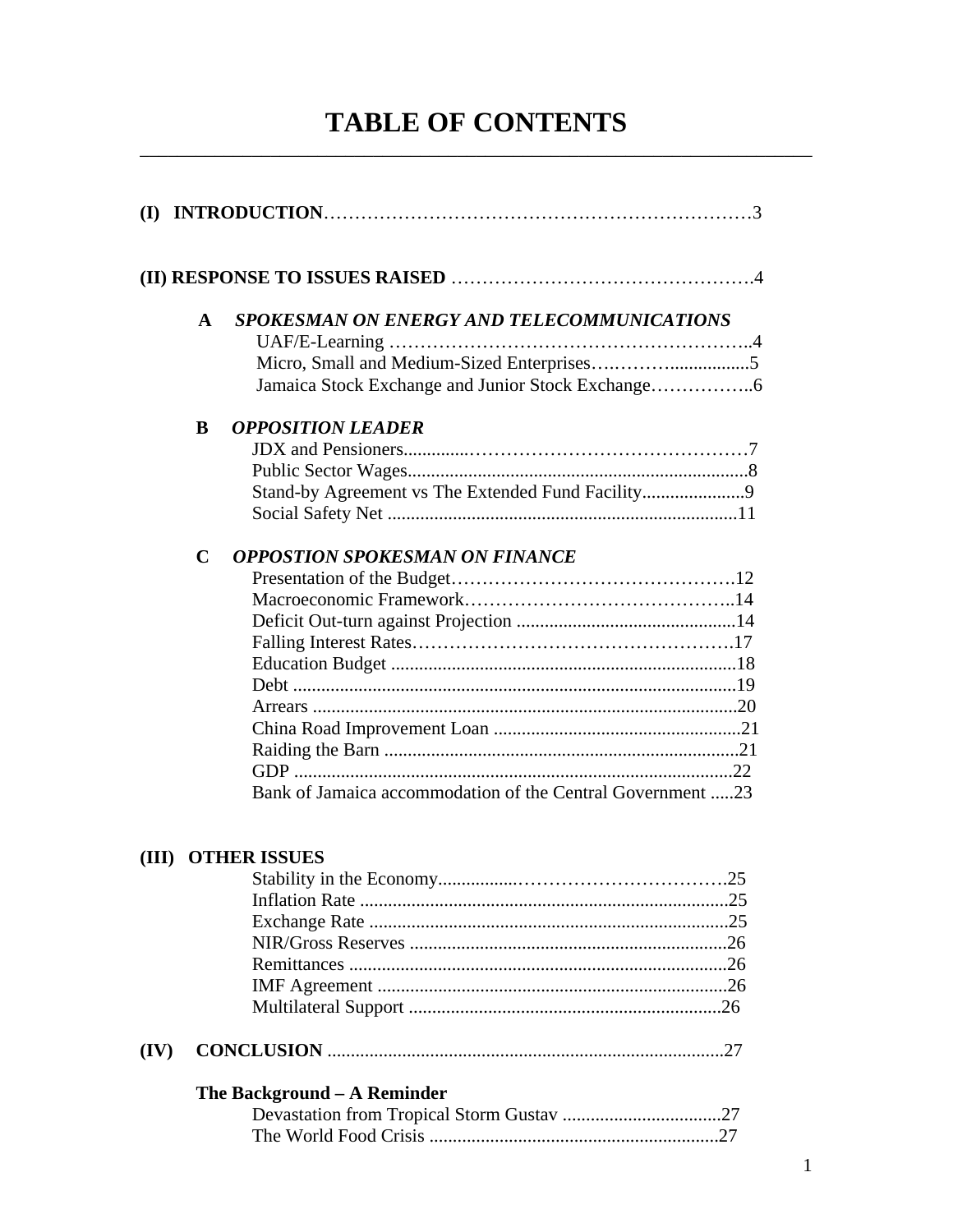|--|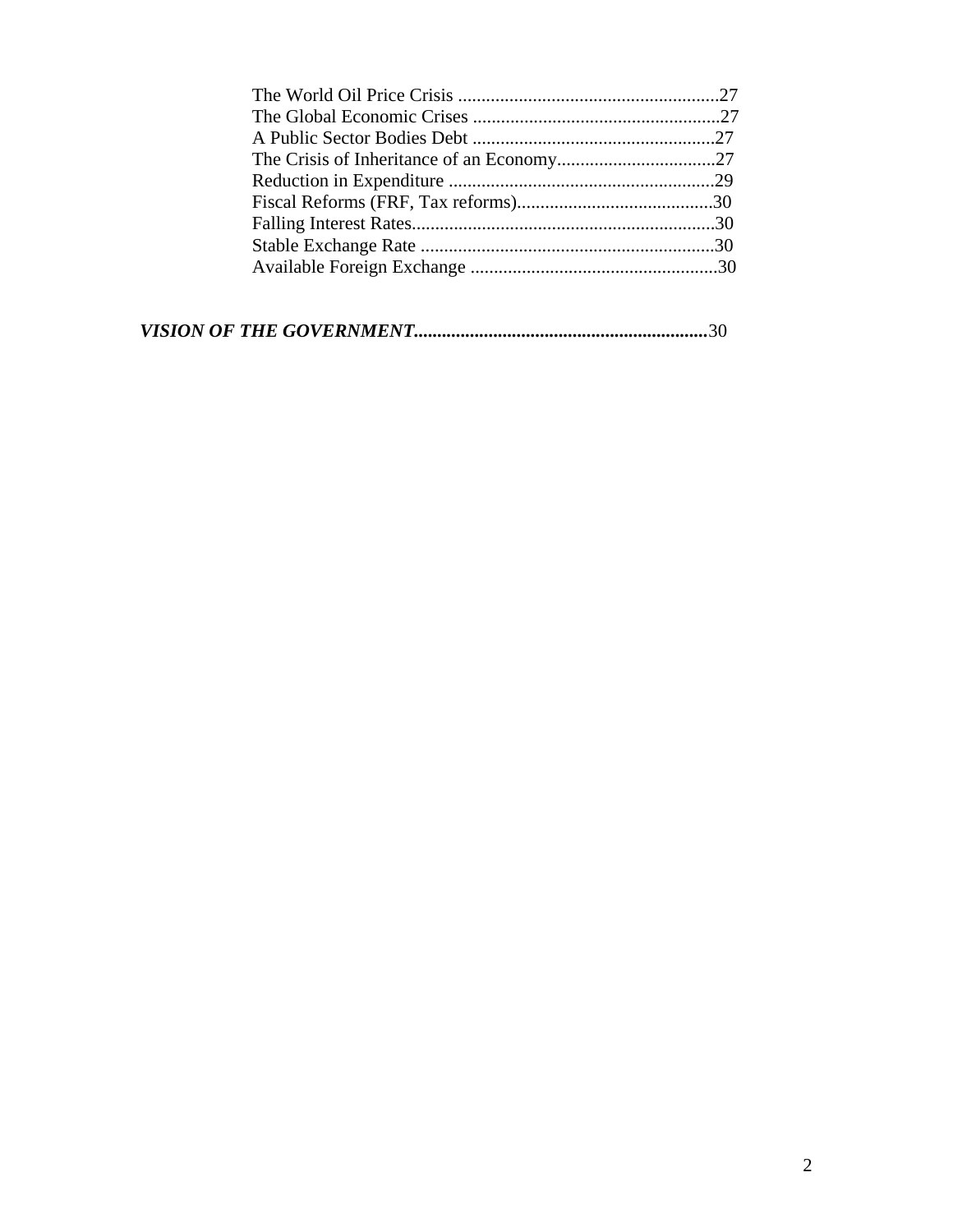

# **CLOSING BUDGET PRESENTATION TO PARLIAMENT**

## **HONOURABLE AUDLEY SHAW, MP Minister of Finance and the Public Service April 21, 2010**

# **I. INTRODUCTION**

The title of this year's presentation "Building the Foundation for Jamaican Prosperity" was carefully and deliberately chosen to give the clearest indication of the Government's task at hand.

A careful and dispassionate review of my presentation reveals the elements that are essential at this time and which constitute the building blocks of a foundation for Jamaican prosperity:

- Low inflation
- Competitive interest rates,
- A stable exchange rate and an
- Equitable tax system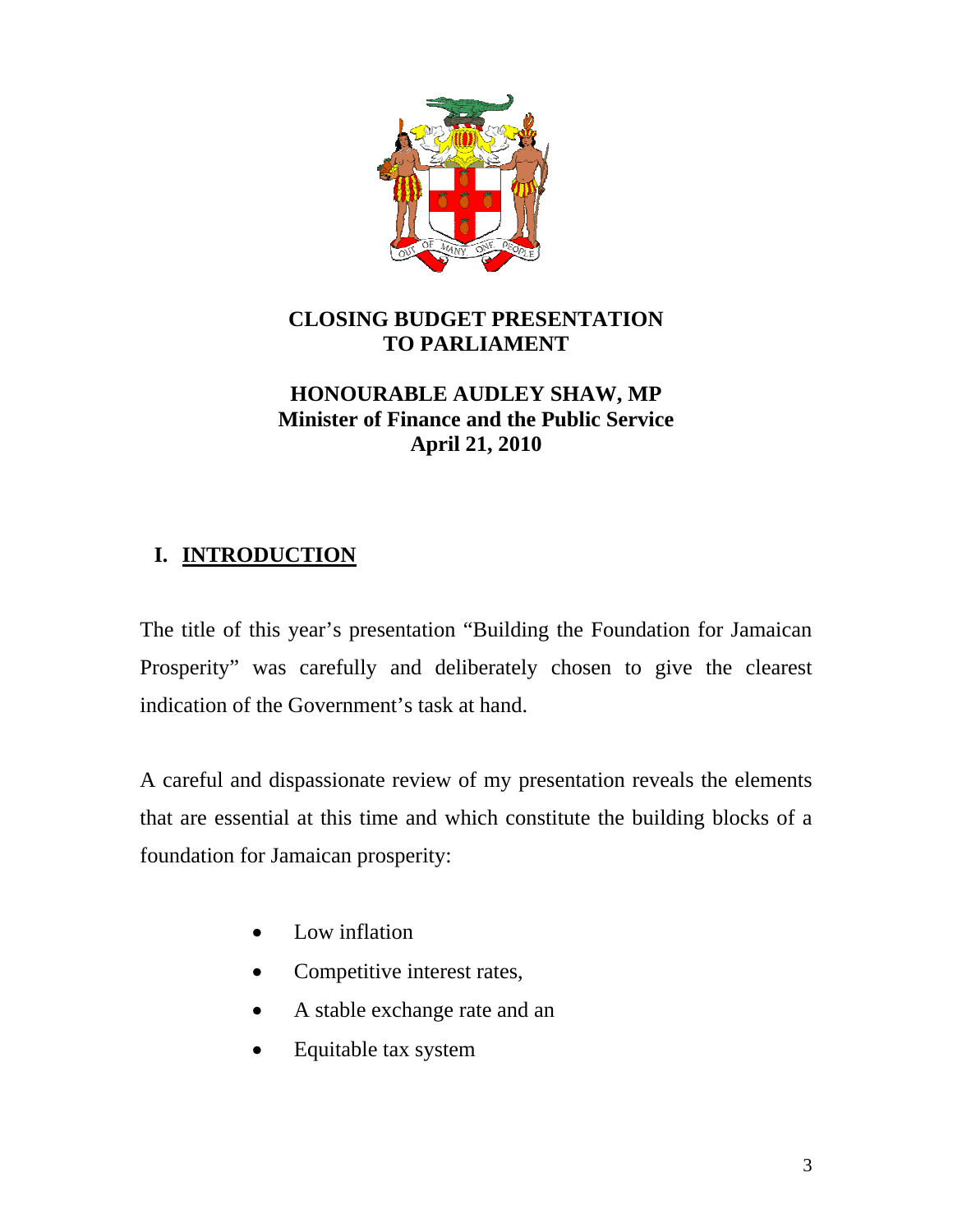When combined, these elements set the foundation for a competitive economy that will give incentives to entrepreneurs:

- To invest,
- Create jobs and
- Earn foreign exchange

In the contributions to this debate there have been no serious challenges to these building blocks.

The comments and criticisms have been as to form and not substance.

In closing the Debate therefore I will address some of these criticisms for amplification and clarification.

## **II. RESPONSE TO ISSUES RAISED**

#### A. SPOKESMAN ON ENERGY AND TELECOMMUNICATIONS

#### **1. UAF/E-Learning**

The Spokesman on Energy and Telecommunications took us to task in respect of the use of the Universal Access Fund. How can he say this when of the \$2 billion spent so far, \$1.2 billion was expended last year and the remaining \$800 million spent from 2005. The new budget projection of \$1.5 billion for FY2010/11 represents the maturation of the programme that is clearly in full swing.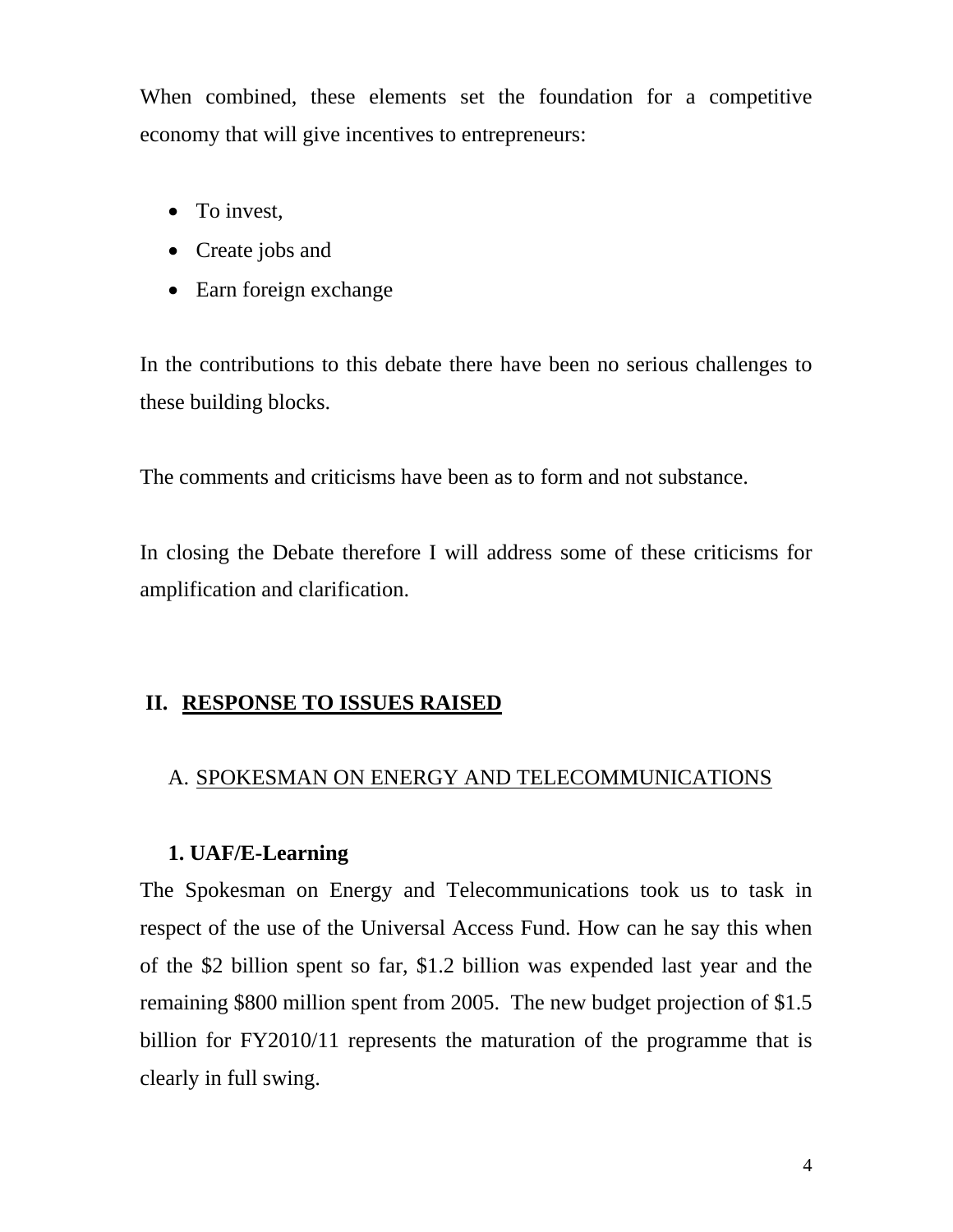# **2. MICRO, SMALL & MEDIUM-SIZED ENTERPRISES (MSMEs)**

Mr. Speaker, it is clear that Micro, Small and Medium-Sized Enterprises (MSMEs) have an important role to play in the growth and development of this country. MSMEs are indeed essential to economic growth and job creation.

While the Minister of Industry, Investment and Commerce will speak more extensively on government policy toward MSMEs when he makes his contribution to the Sectoral Debate, let me take the opportunity to clear up any misunderstanding amongst the Opposition or elsewhere.

Mr. Speaker:

- 1. The Government has decided to increase the loan facilities available to MSMEs by \$2.0 Billion – to be made available through the DBJ at competitive interest rates.
- 2. Cabinet is to examine a proposal to introduce a flat tax, which should go a far way in addressing concerns with respect to the **ease of paying taxes** and **tax compliance** among small business operators.

Mr. Speaker, the Government believes that supporting MSMEs and investing in our entrepreneurs is the way to grow the economy. It is against this background that Government has concentrated heavily on creating an enabling environment for MSMEs to flourish and unlock their potential.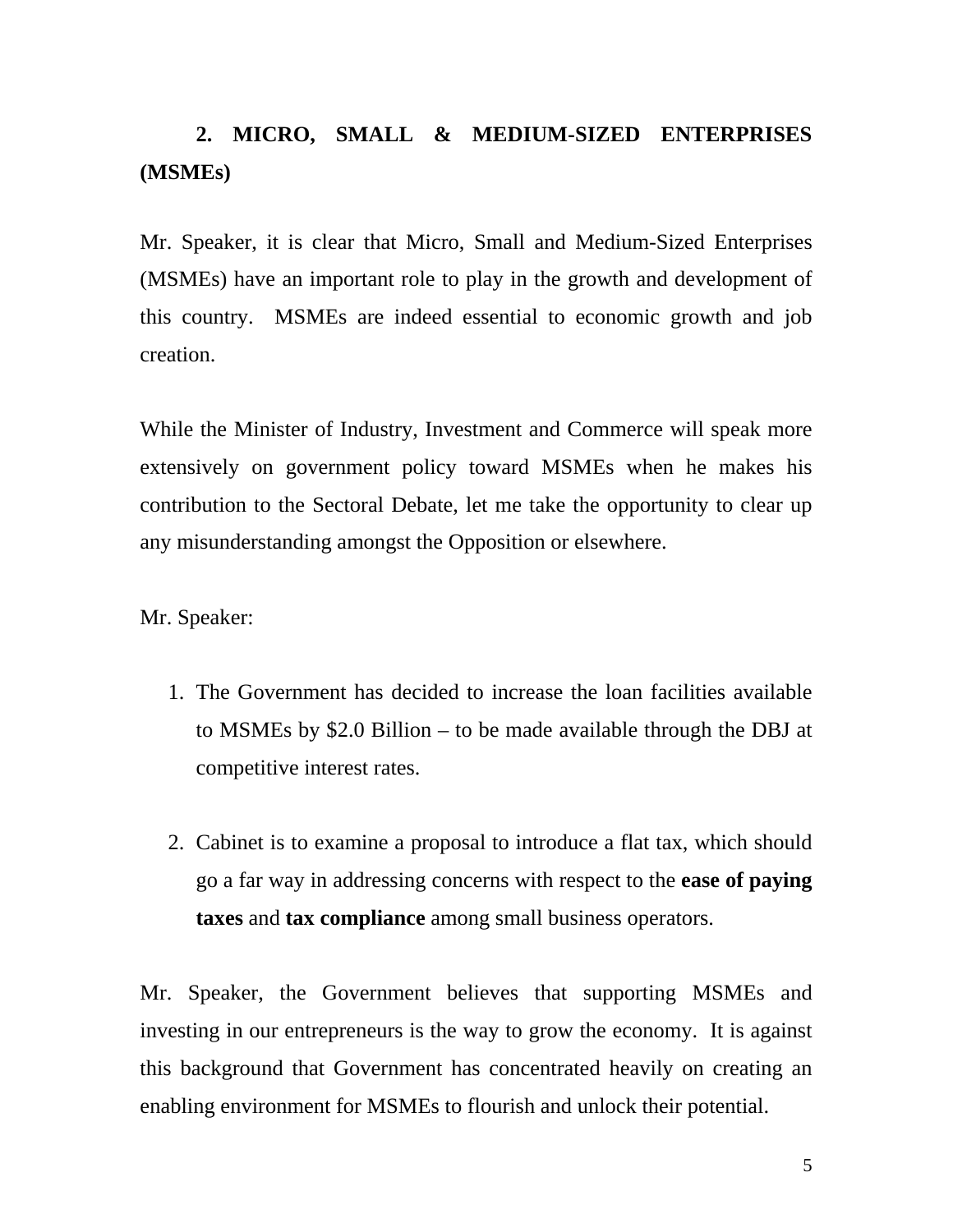We remain committed, Mr. Speaker, to exploring new ways of supporting and enabling this most crucial sector.

#### **The Jamaica Stock Exchange and Junior Stock Exchange**

I wish to state that since the close of the JDX in February, the Exchange has been enjoying a rally, with both volumes and values increasing. A comparison of the Exchanges performance in March over February bears this out:

In February, a total of 64.2 million of ordinary units were traded, while in March a total of 249.14 million units crossed the floor, making for a total increase of 288%

In terms of the ordinary value of stocks traded \$744.3 M was were traded in February, in comparison to \$2,042M in March.

Mr. Speaker, allow me to also say a word about the Junior Stock Exchange. The Junior Exchange is already proving to be a critical link in the transformation of the investment and production landscape. For one thing, it will allow small- and medium-size companies to access equity financing, which will improve their competitiveness – locally, and on the international market. For another, it will have a direct and positive impact on local job creation.

The establishment of the Junior Exchange is already bearing fruit. One company – Access Financial – has already been listed, and another – the Blue Power Group – will formally list tomorrow. And Members of this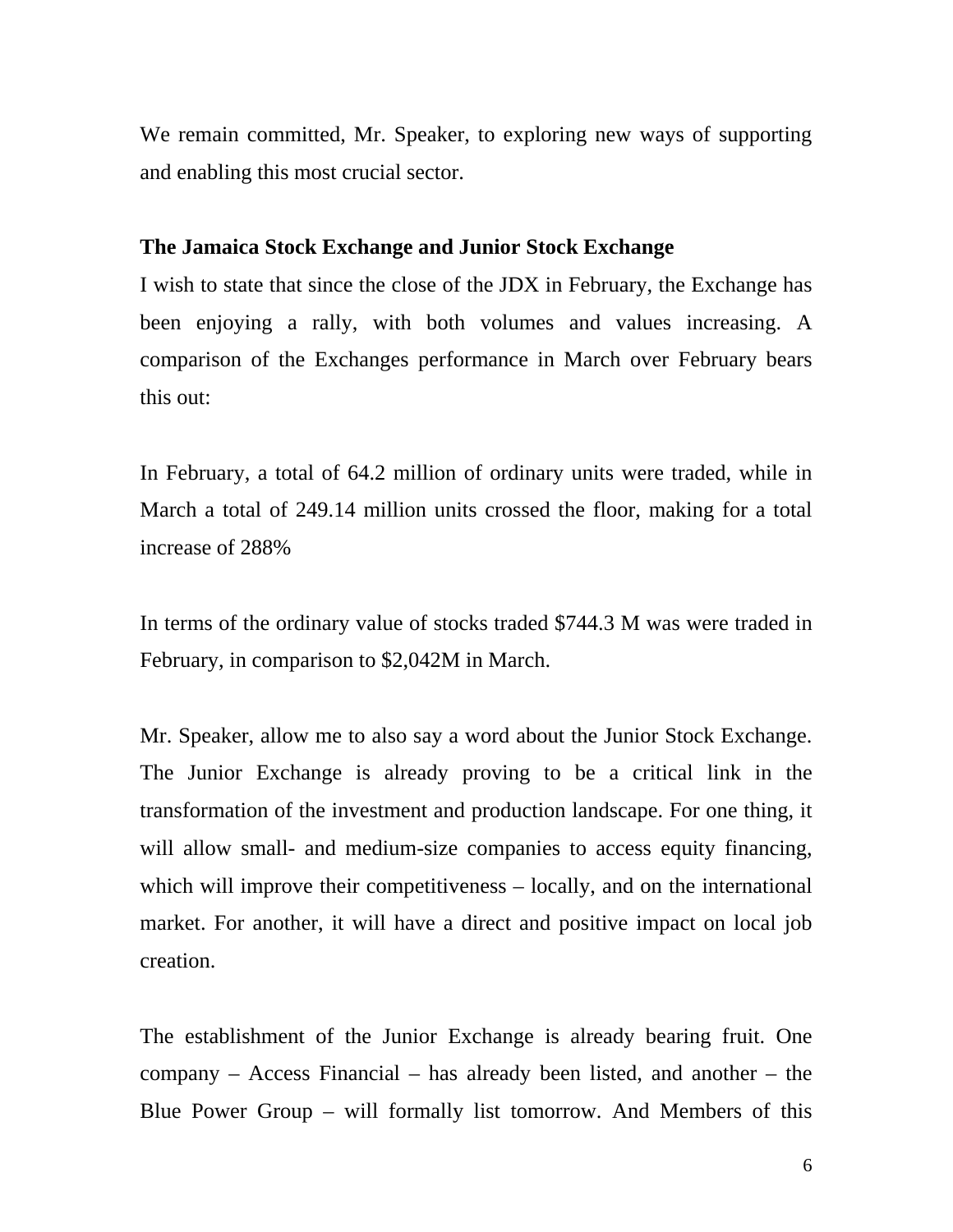House will join me in sending a message of encouragement to the other 5 or 6 companies that are – as we speak – positioning themselves to list this year.

All of this also augurs well for investors, since - as we know - there is a positive relationship between falling interest rates and increased stock market activities.

## B. OPPOSITION LEADER

## **1. JDX and Pensioners**

The Jamaica Debt Exchange (JDX) was designed to help deal with the issue of the unsustainably high debt servicing costs facing the government. It was a critical component of an economic programme aimed at raising the real GDP growth rate, reduce debt costs, and permanently instil fiscal discipline and accountability. The savings realized through the JDX are critical as they complement other savings to be realized from the tough fiscal and tax measures implemented over the last year.

The Leader of the Opposition cannot say that the Opposition supports the JDX and then criticise its impact on Pension Funds. Pension Funds must take into account that for many years they enjoyed significant real returns from Government Paper. It was the best investment in town. But the truth is that while Government Paper will continue to be an important part of the mix of investment for Pension Funds, there must be more dynamism in the portfolio mix for these funds.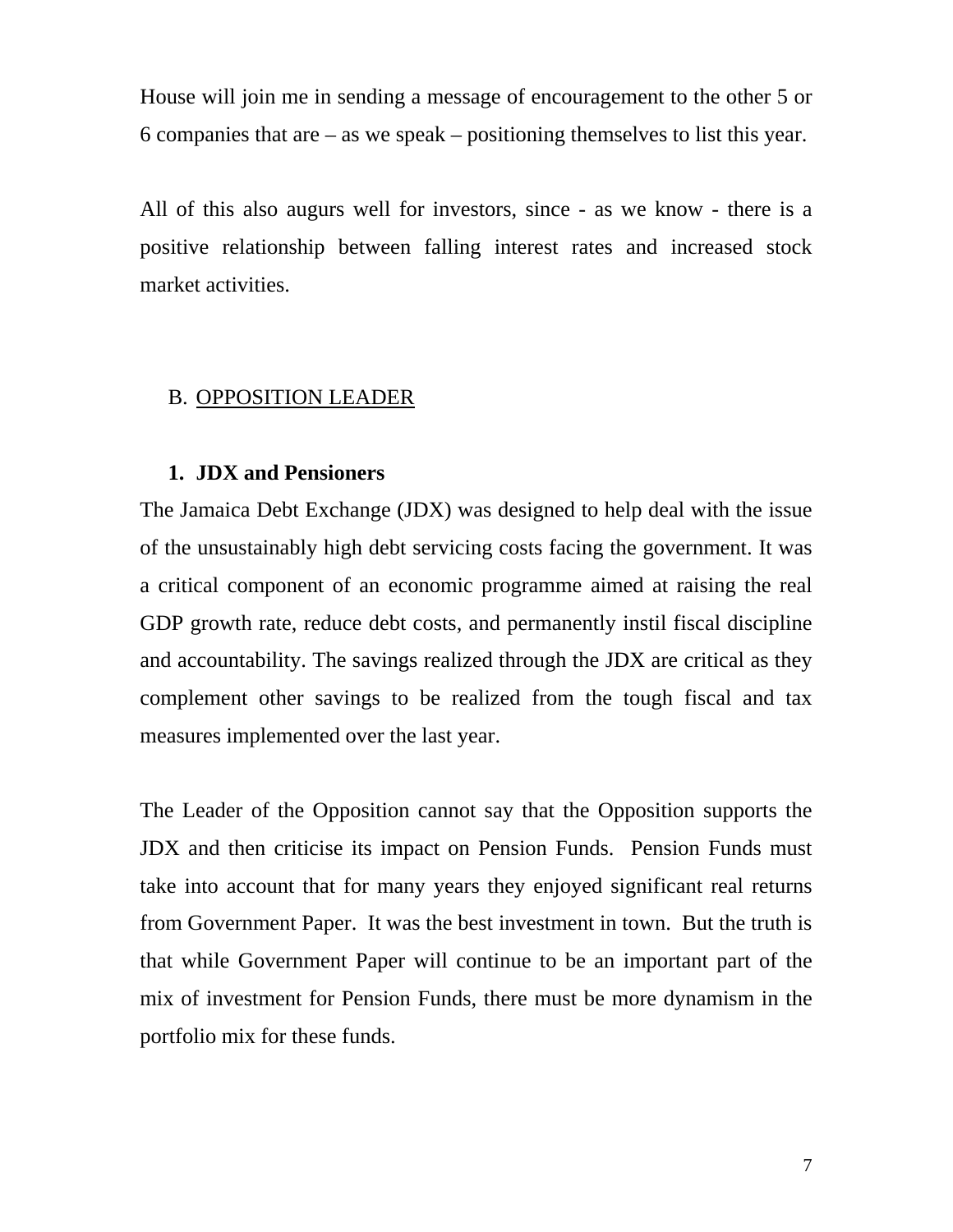Let the message be clear. Do not expect to rely on high interest rates on Government Paper to keep Pension Funds viable. That goes for the NIF and all other funds.

#### **2. Public Sector Wages**

The Opposition has called on the Government to meet the extra \$30 billion to the public sector workers. This is not an honest effort at being constructive. It is not helpful to raise expectations of the workers knowing fully well that there is no possibility for these expectations to be met.

The Opposition cannot have it both ways. It cannot tell the country that the Budget is tight and that we run a risk in not meeting our targets while at the same time asking us to find \$30 billion more. That extra \$30 billion can only realistically come from more taxes or more borrowings as there is not surplus from which to pay it. At the same time the Opposition has told the country that tax payers are "maxed out" and cannot or should not be taxed anymore. They have even issued a veiled threat about the matter. They have also told the country of the heavy debt burden we face.

How then are we to finance the extra \$30 billion? If we cannot borrow and we cannot tax anymore and we have no surplus, then country must ask the question of the Opposition: Is this simply politics or is it a serious debate to find answers to the country's problems.

The Opposition Leader's reference to a five-year wage freeze is misleading.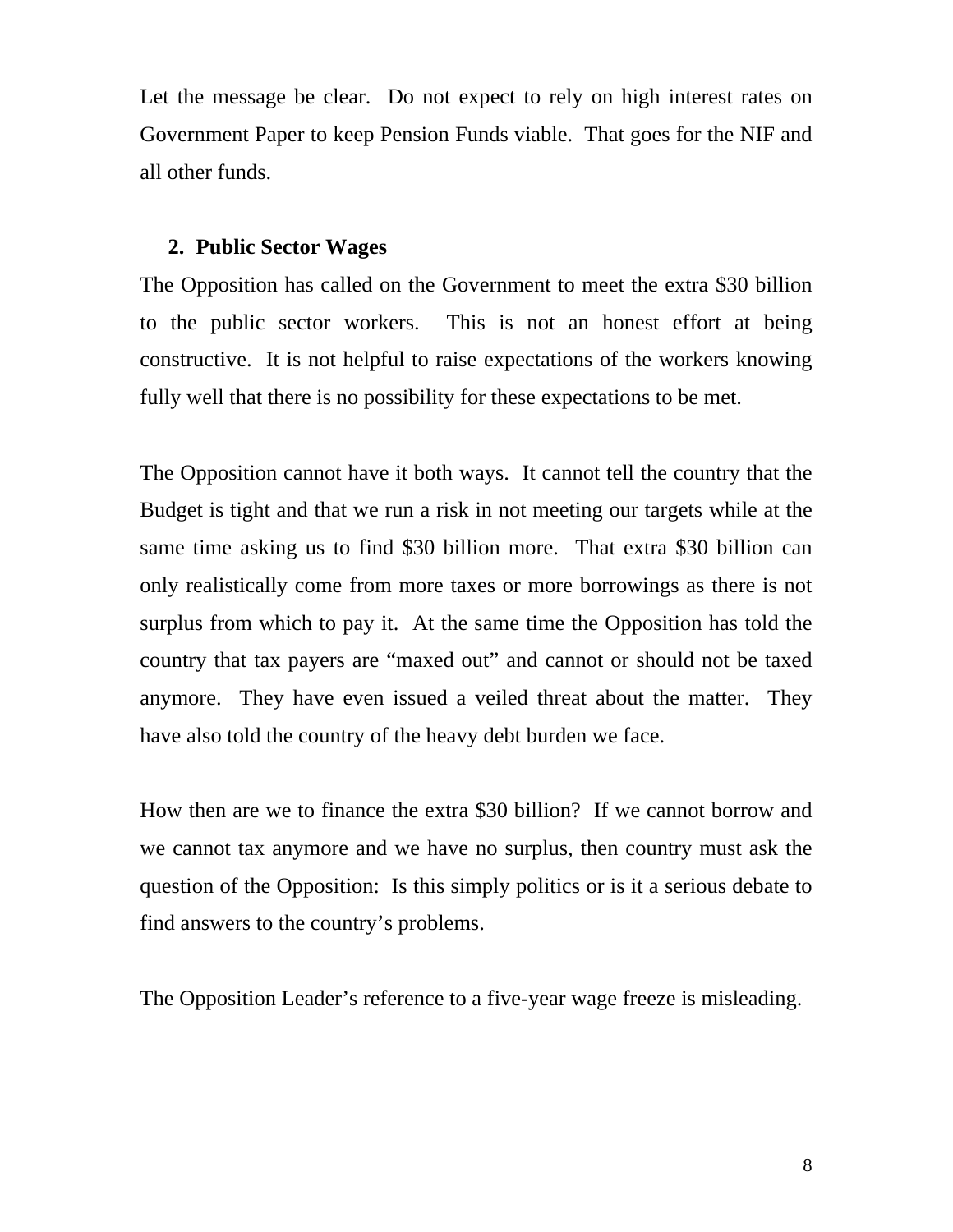A simple reading of the IMF document would inform the Opposition Leader that her claim of a wage freeze for 2009, 2010, 2011, 2012 and 2013 was wrong. The IMF agreement clearly states:

"The government is committed to maintaining the current public service wage freeze on salary increases into FY 2011/2012, while it develops a comprehensive reform of the public sector".

Mr. Speaker, this represents a 3-year wage freeze inclusive of the fiscal year just ended – 2009/10.

I again call upon the public sector workers not to be influenced by political rhetoric, but to understand the situation that faces the country and to play their part in putting Jamaica first on a stable financial path for the future.

#### **3. The Stand-by Agreement vs. The Extended Fund Facility**

The discussion about the Government opting for the IMF's Extended Fund Facility (EFF) as against the Stand-by Agreement **(**SBA) is largely a nonissue but must be addressed before it becomes a distraction. Sparked by the comments of the Opposition Leader, the public debate has started.

Let me just make a clear statement on the matter.

The IMF Stand-by Agreement, is usually for 24 months but it can, and is often extended for a longer period (up to 36 months). It is usually designed for short term balance of payments problems. Repayment of the borrowed funds under the SBA is usually due within 3-5 years of disbursement. The SBA is quite flexible in terms of the amount borrowed and timing of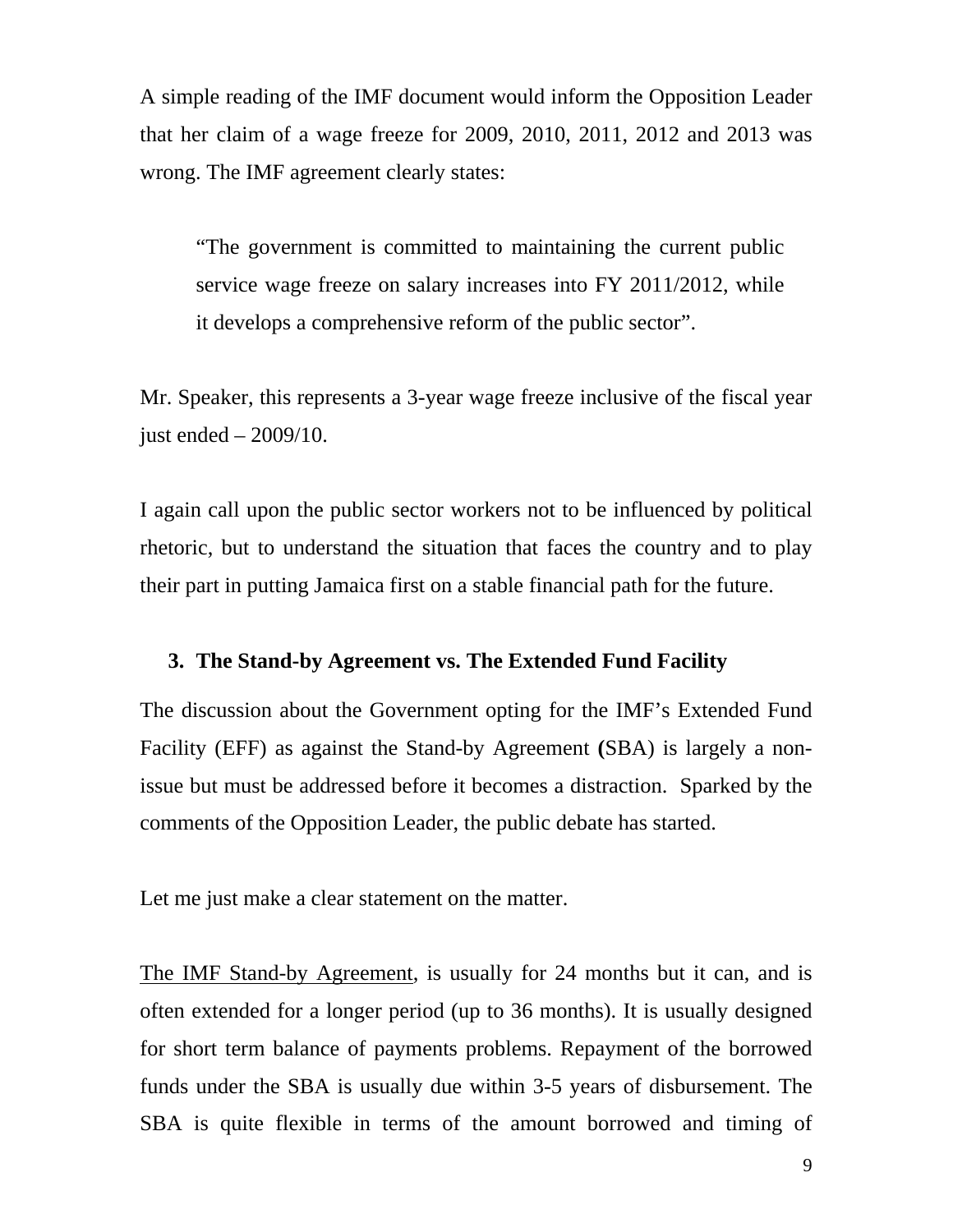disbursements. The amount can be above normal access (200 per cent of quota) and can be front loaded.

The IMF Extended Fund Facility was established to enable borrowing countries to overcome balance of payments problems that stem largely from structural problems and require a longer period of adjustment than is possible under the Stand-by Agreement. The EFF is typically for 3 years.

Jamaica opted for an SBA because the balance of payments outlook identified a clear need for external support over two fiscal years. Beyond that period, the likelihood was for stabilization in the external accounts once the initial high-risk period had passed. The initial consideration in approaching the IMF was to establish a line of credit in the event that the recovery in the world economy was protracted and capital inflows declined sharply.

Given the focus on the two year implementation period, there was no compelling reason to stretch the precautionary IMF support to span three years with no increase in the amount available. The reform programme, which is represented in the consolidated matrix and is integral to multilateral support, was also concentrated over the next 2 fiscal years. These were policy based loans, secured on concessional terms with long maturities.

It was important to the success of the reforms and the support of the other multilaterals that they be front-loaded so that the benefits from the reforms of tax administration, fiscal management and public sector restructuring could begin to contribute to the new paradigm of fiscal responsibility as early as possible. These benefits could be secured under an SBA and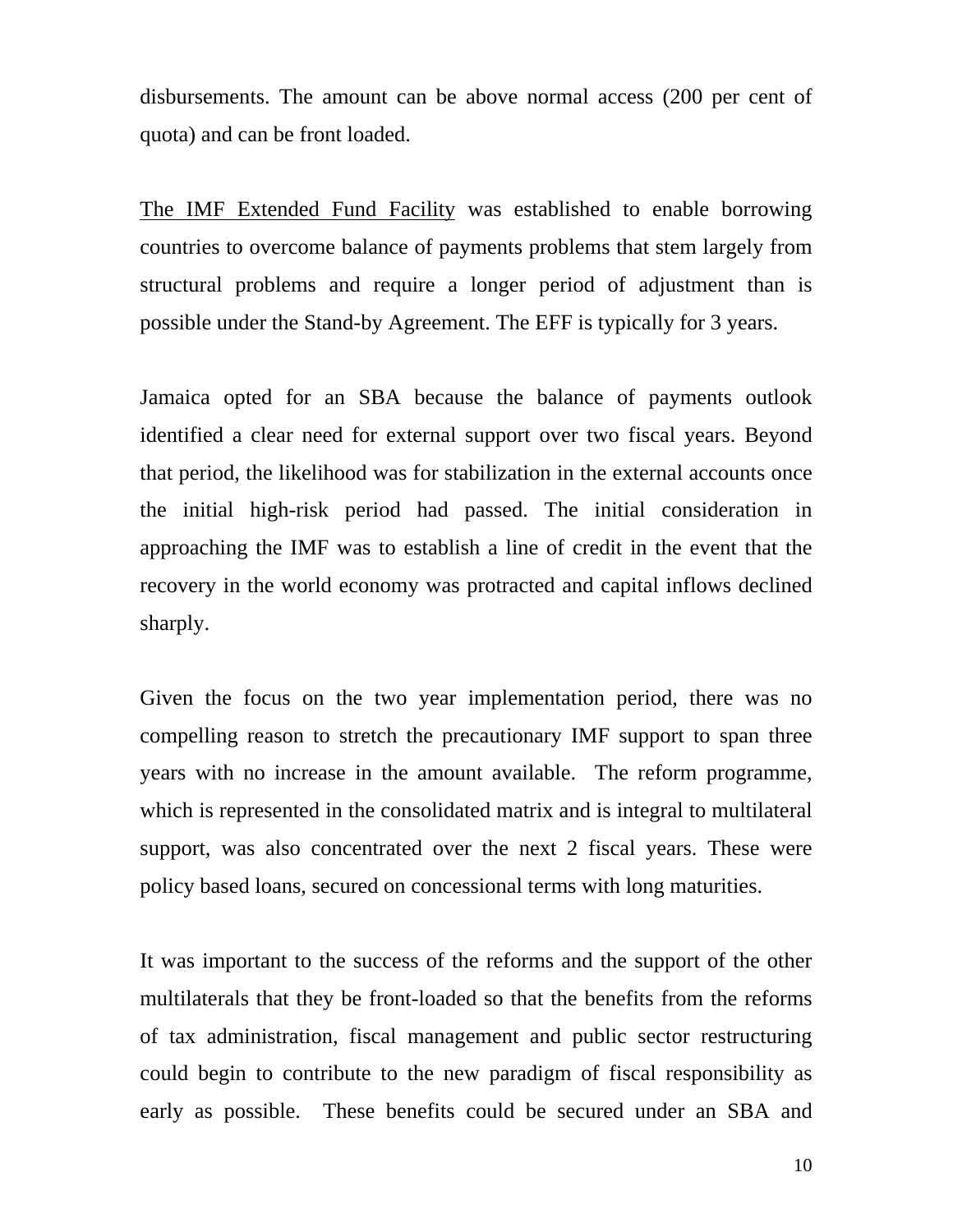involved a shorter IMF programme, heavily front loaded funding and a shorter repayment period.

It is baffling that the Opposition Leader has now raised this issue after the IMF negotiations have been extensively discussed and debated in this very House over the past several months and the Opposition Spokesman on Finance did not find it necessary to question the choice of a Stand-by Agreement. How Come?

#### **4. Social Safety Net**

Mr. Speaker, never before in our history have we seen these overwhelming levels of support for the Social Safety Net. It is no wonder therefore, why the Opposition Leader was unable to criticize this government's **impressive Social Safety Net Programme**.

And while I need not elaborate on the unprecedented support we have extended to the Social Safety Net, there are a few things I wish to reiterate.

#### • **The PATH Programme**

Mr. Speaker, we have managed to expand the PATH Programme by an additional 114,000 persons. It is anticipated that a further 18,000 beneficiaries are to be registered in 2010/11 for a total of over 360,000 people. This represents a 58% increase in the number of PATH beneficiaries since this administration came to office.

The Member of Parliament has written that the amount allocated in the various categories is a "measly" sum. Let me point out that since taking office this Government has not only increased the number of beneficiaries,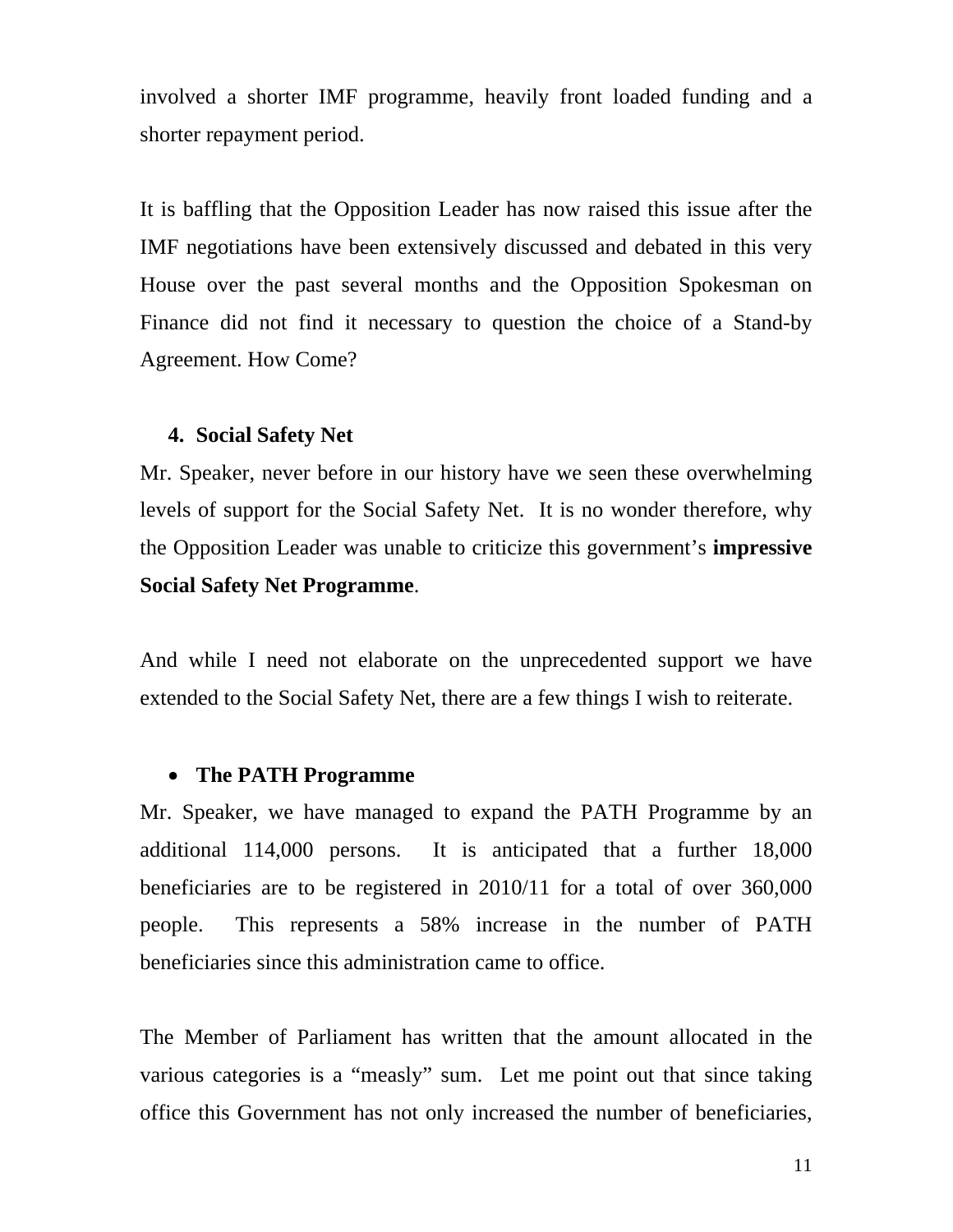but we have also increased the amount to each beneficiaries. The Minister has now proposed substantial additional increases which are to be considered by Cabinet next week. The increased budgetary allocation already anticipates this.

Mr. Speaker, these increases will be significant and go a far way in enhancing the Social Safety Net at a time when this support is most needed. The increases will be announced in due course and will take effect on **June 1 of this year**.

Mr. Speaker, I need not repeat the high level of commitment shown by this Government despite the budgetary constraints for education (Cost-Sharing and School Feeding), health, the CDF and the lifting of the income tax threshold.

#### C. OPPOSITION SPOKESMAN ON FINANCE

#### **1. Presentation of the Budget**

Let me start with the shrill bawling of the Opposition Spokesman on Finance that the Budget was presented using information in the first Supplementary Estimates (as opposed to the second) for comparative purposes.

Mr. Speaker, while I regret that due to time constraints, we were unable to present the second Supplementary Estimates to facilitate the convenience of ease of comparison, the Opposition Spokesman on Finance, has repeated with righteous indignation that he is unable to make the comparison unless he pulls out the publication showing the second Supplementary Estimates.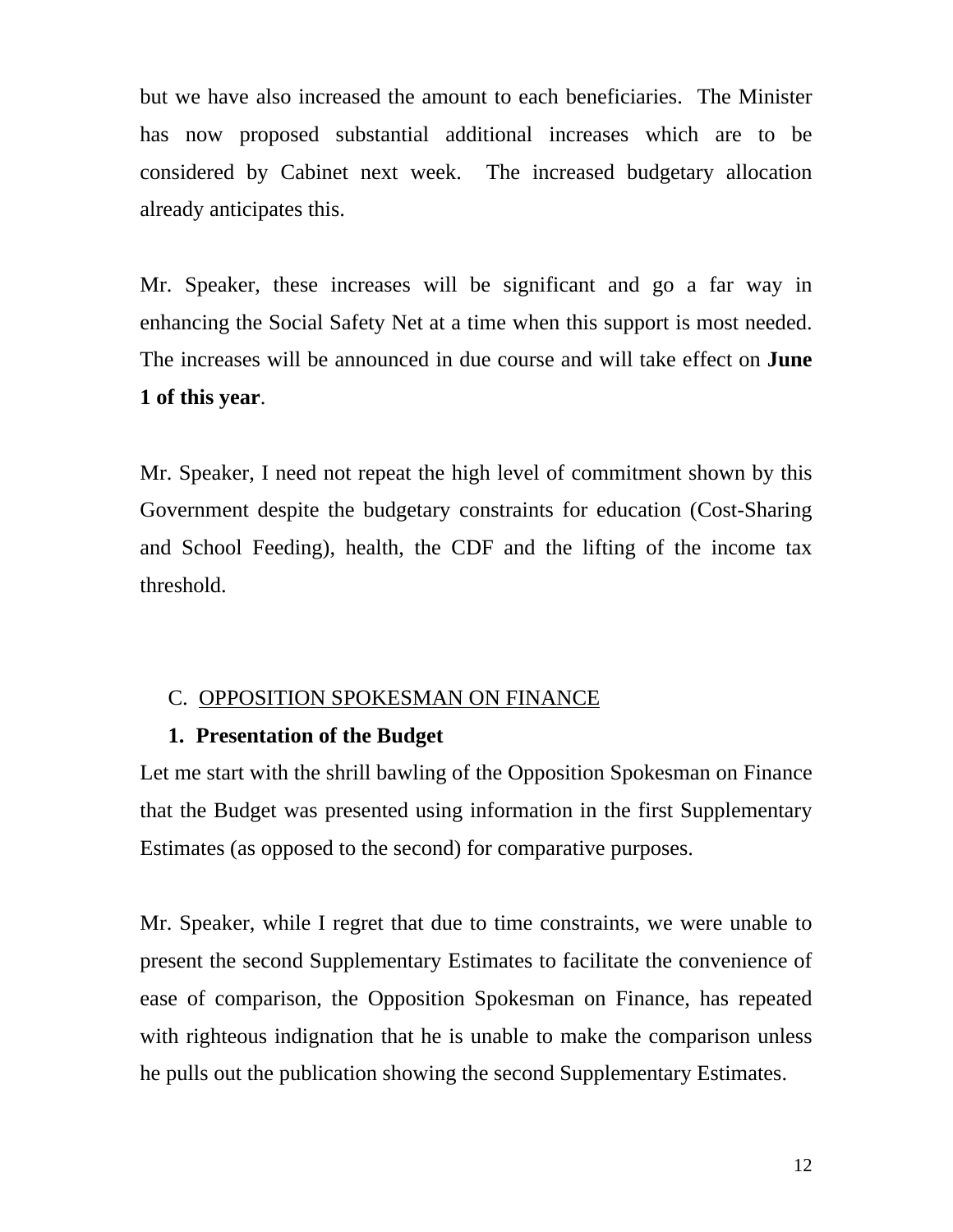I have already stated that having tabled the second Supplementary Estimates on March 16, (due to JDX data) time between that and the tabling of the new Estimates did not allow for the updated information to be included in the new publication.

Well, Mr. Speaker, despite his protests, the Opposition Spokesman is well aware that circumstances affected the budgetary processes in the same way for quite a few years under his watch. On those occasions I did not make an issue of it, I simply pulled out my supplementary publication and dutifully did my comparisons.

| <b>Financial</b><br>Year* | <b>Approved</b><br><b>Budget</b> | <b>Revised at 1st</b><br><b>Supplementary</b><br><b>Estimates</b> | <b>Revised 2nd</b><br><b>Supplementary</b><br><b>Estimates</b> | <b>Revised</b><br><b>Estimates which</b><br><b>Should be</b><br><b>Reflected in</b><br><b>Estimates As</b><br><b>Presented</b> | <b>Revised</b><br><b>Estimates</b><br><b>Actually</b><br><b>Reflected in</b><br><b>Estimates As</b><br><b>Presented</b> |
|---------------------------|----------------------------------|-------------------------------------------------------------------|----------------------------------------------------------------|--------------------------------------------------------------------------------------------------------------------------------|-------------------------------------------------------------------------------------------------------------------------|
|                           |                                  |                                                                   | \$'000                                                         |                                                                                                                                |                                                                                                                         |
| 2000/2001                 | 167,387,973                      | 188,459,488                                                       |                                                                | 188,459,488                                                                                                                    | 167,387,973                                                                                                             |
| 2002/2003                 | 210,064,493                      | 223,524,105                                                       | 225,043,654                                                    | 225,043,654                                                                                                                    | 223,524,105                                                                                                             |
| 2004/2005                 | 328,153,402                      | 331,547,754                                                       | 328,176,233                                                    | 328,176,233                                                                                                                    | 331,547,754                                                                                                             |
| 2007/2008                 | 380,364,747                      | 402,884,431                                                       | 405,385,169                                                    | 405,385,169                                                                                                                    | 402,992,499                                                                                                             |
| 2009/2010                 | 555,040,106                      | 561,535,407                                                       | 593,064,274                                                    | 593,064,274                                                                                                                    | 561,535,407                                                                                                             |

In 2000/01 despite having first Supplementary Estimates, it was the approved budget from the previous year that was shown for comparisons with the new Estimates. And in 2002/2003 and 2004/05 there were first and second Supplementary Estimates, but it was the first Supplementary Estimates that was shown for comparison with the new Budget.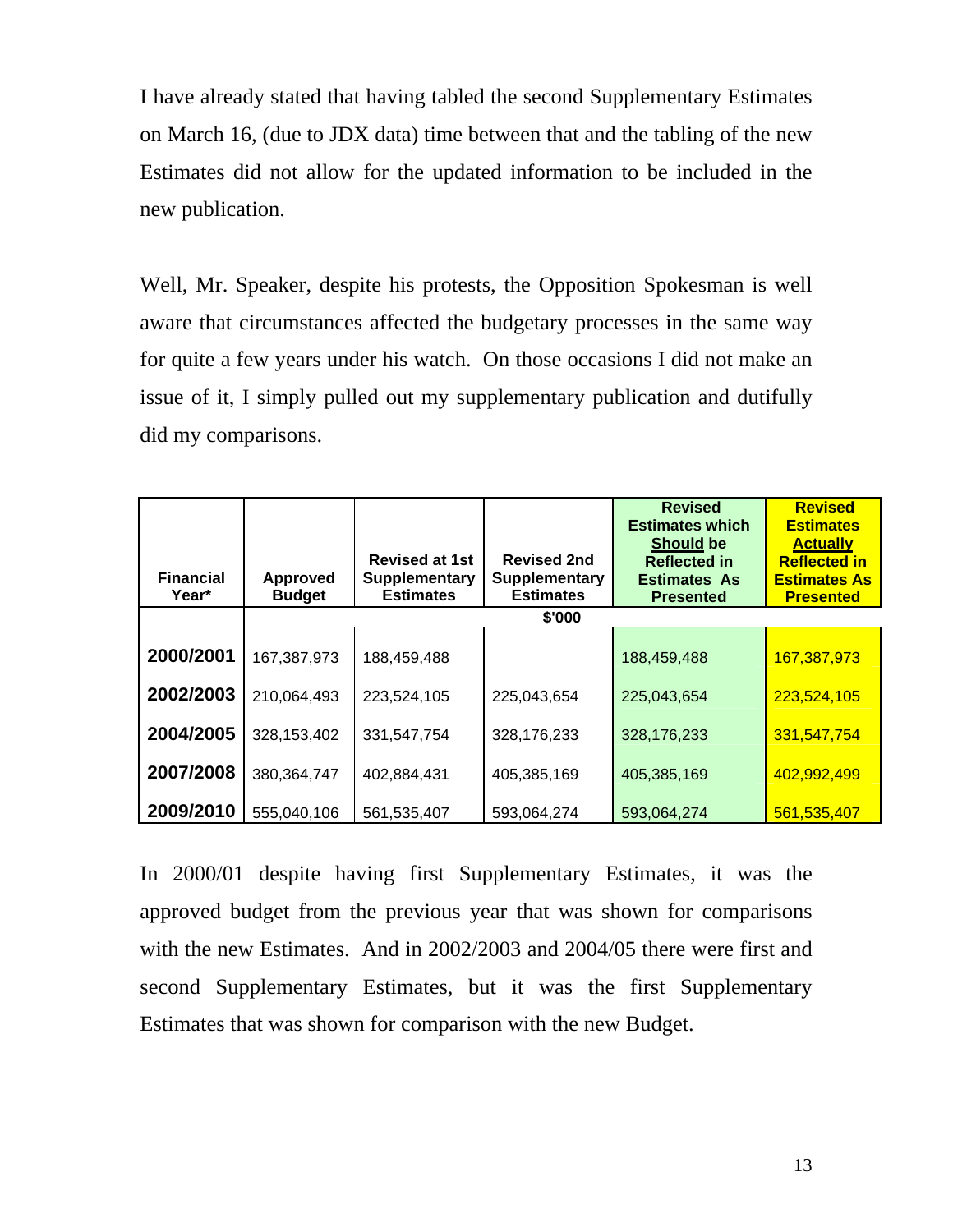I repeat once again that with the exception of the debt exchange and some tidying up, there were no major deviations from the first Supplementary Estimates.

I can only conclude that the Opposition Spokesman on Finance was short on items to criticize so he had to expose himself in this way.

## **2. Macroeconomic Framework**

Mr. Speaker, this year's Budget has been presented after extensive negotiations with the IMF and our other multilaterals, negotiations which include our technical persons at the Ministry of Finance and the Public Service, the Planning Institute of Jamaica and the Bank of Jamaica. So how come Dr. Davies can say that there is no macroeconomic framework?

I totally refute the irresponsible claim by Dr. Davies. The IMF programme is available for all to see and I challenge Dr. Davies to say which Budget presentation has outlined a detailed macroeconomic programme as this one.

## **3. Deficit Out-turn against Projection**

Mr Speaker, the central line of attack by the Opposition is that "the Budget is not credible". The arguments used to support their positions are, *inter alia*:

- the data are confused and not clear
- the 2009/10 Budget had to be revised several times with several tax packages
- several targets were missed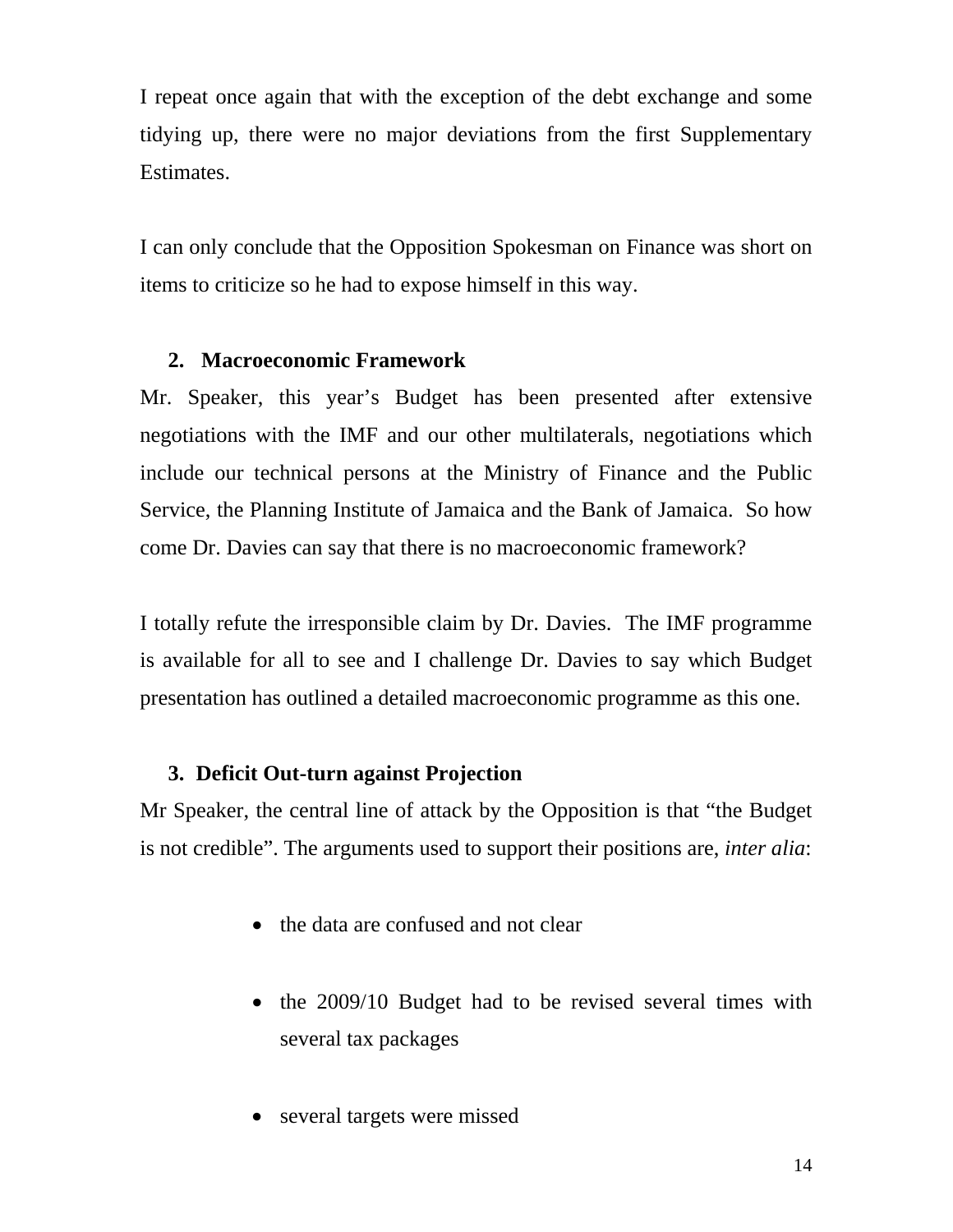• lack of economic framework

I wish to state that the data is not confusing.

Maybe some who are using the data are themselves confused – as they try to use the data to confuse others!

Indeed, many of the critics have a vested interest in sowing seeds of confusion.

It is important to note that most of the critics and commentators have avoided discussion about the broad stable macro-economic environment. This was achieved in a very difficult, and unprecedented, global environment. The very unstable domestic and global environment made it extremely difficult to project accurately.

Mr. Speaker, no one should be allowed to ignore the fact that the fundamentals of our macroeconomic variables are pointed in the right direction. The dollar is stable and appreciating (\$89.08 to US\$1 yesterday). Interest rates are set to fall, the NIR and gross reserves covers 17 weeks of imports and inflation is moderate.

Many who now talk loudest about the accuracy and credibility of projections dealing with debt and deficits had their difficulty during their time; times that were relatively stable globally**.**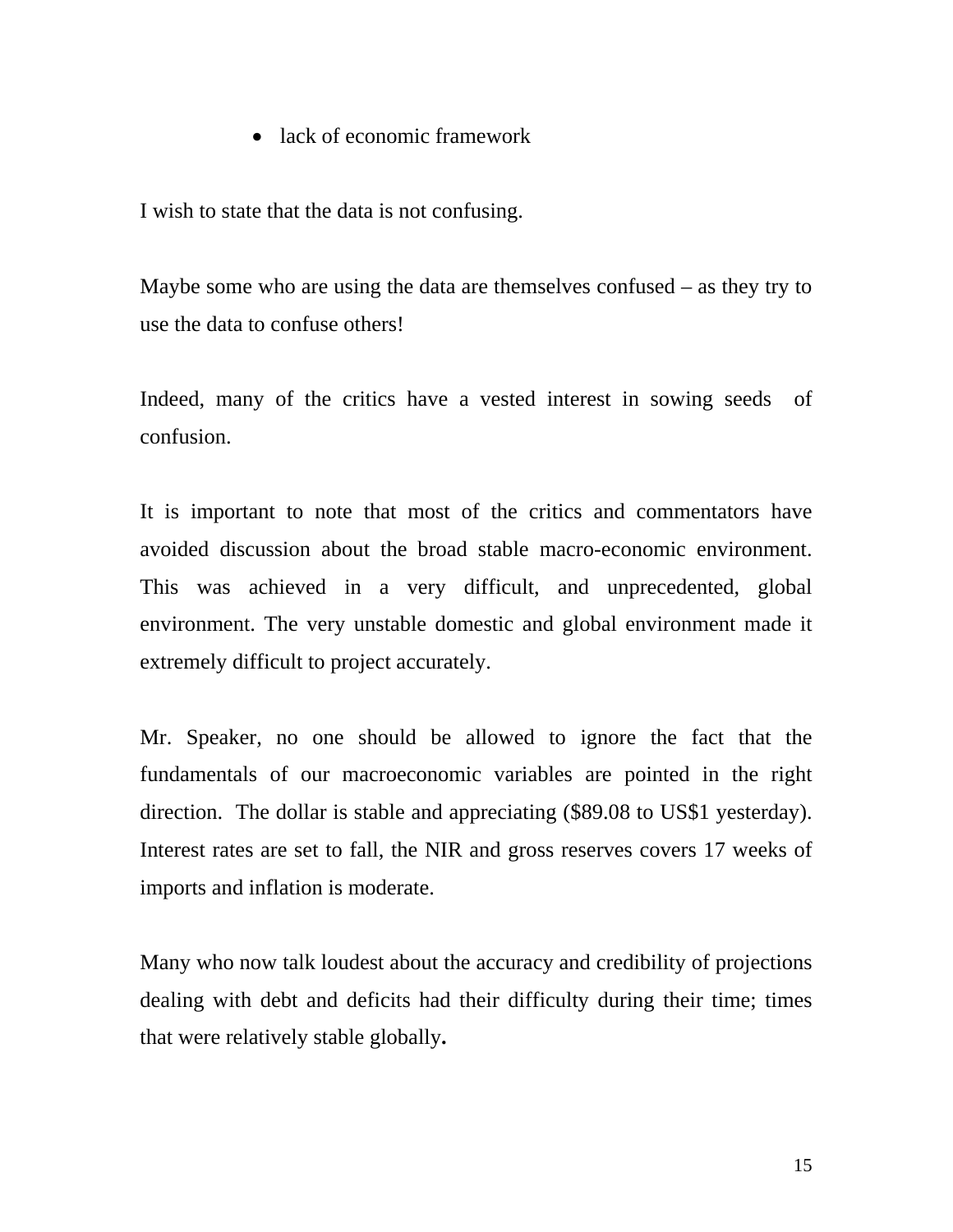| <b>Fiscal Year</b> | <b>Budget</b> | <b>Actual</b> | <b>Deviation</b> | <b>Deviation</b>    |
|--------------------|---------------|---------------|------------------|---------------------|
|                    |               |               | as a %           | as a $%$            |
|                    |               |               | of GDP           | of Missed<br>target |
| 96/97              | 0.8%          | $-6.1%$       | 6.9%             | 860.0%              |
| 97/98              | $-2.0\%$      | $-7.5%$       | 5.5%             | 273.3%              |
| 98/99              | $-4.6%$       | $-6.7\%$      | 2.1%             | 45.0%               |
| 02/03              | $-2.5%$       | $-6.3%$       | 3.8%             | 152.5%              |
| 05/06              | $0.0\%$       | $-2.9%$       | 3.0%             | 290.0%              |
| 06/07              | $-2.5%$       | $-4.5%$       | 2.0%             | 79.8%               |
| 07/08              | $-4.5%$       | $-4.6%$       | 0.1%             | 2.4%                |
| 08/09              | $-4.5%$       | $-7.3%$       | 2.8%             | 61.5%               |
| 09/10              | $-5.5%$       | $-10.9%$      | 5.4%             | 98.2%               |

- In 1996/97 a **fiscal surplus** of 0.8% was projected, the outturn was a **fiscal deficit** of 6.1%. This represented a deviation of 7% of GDP or 860% of the missed target!
- In 1997/98, a fiscal deficit of 2% was targeted, out-turn was a deficit of 7.5%. This deviation represented 6% of GDP or 273% of the missed target!
- Similarly the fiscal balance targets of 2002/03 and 2005/06 were exceeded by over 150%.

Mr. Speaker, all these missed occurred when there was no crisis in the world economy.

Mr Speaker, the fact is very few countries, corporate or International institutions were able to escape having to change their projections during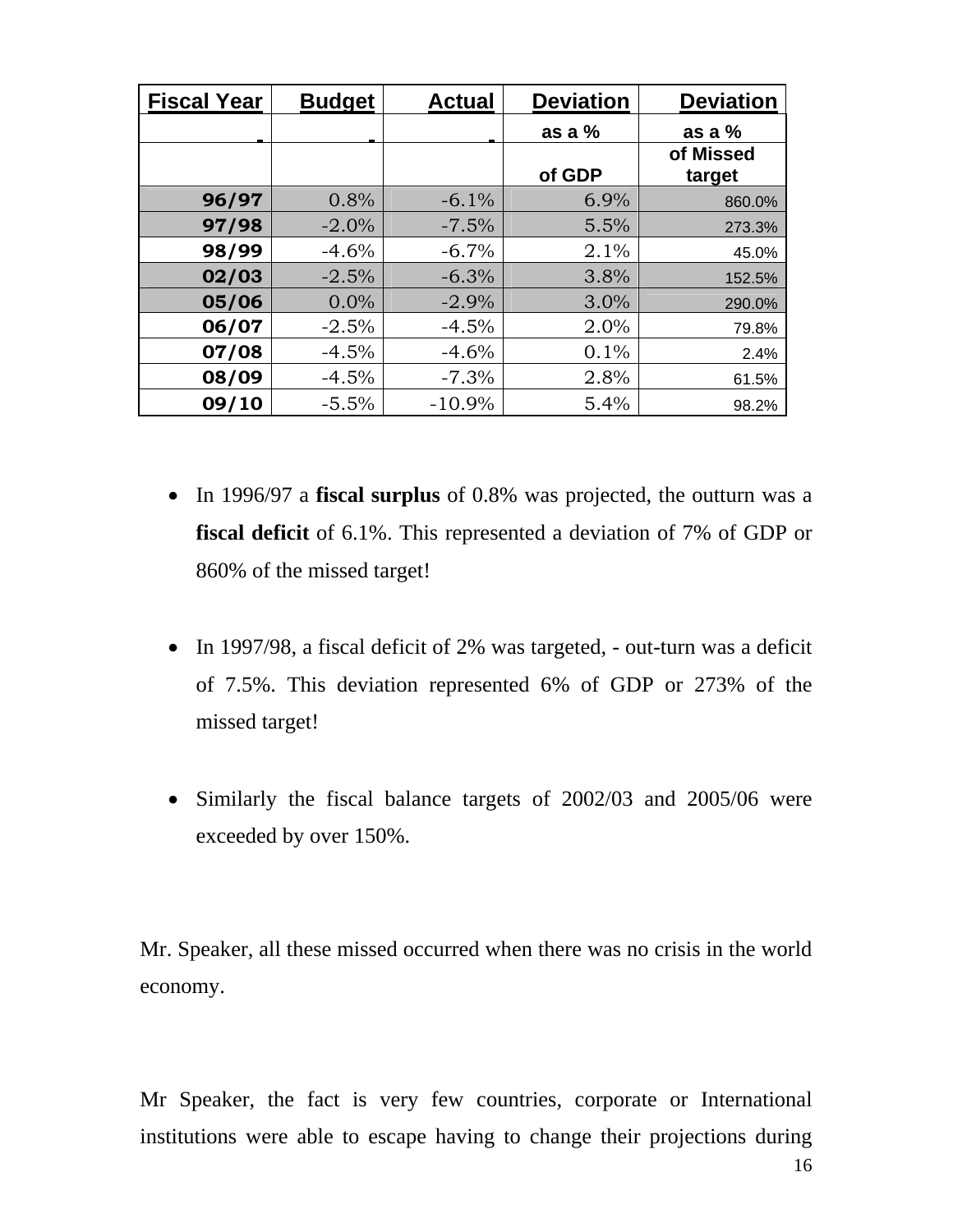2008-2009 and to make major adjustments as the depth and extent of the global crisis unfolded. Many countries, including developed ones, not only missed their projections, but many had to put forward revised Budgets during the year.

Some countries found themselves in deep crisis (examples: Greece, Ireland, Iceland and Latvia). In Jamaica, while our revenue and deficit targets were off, our growth was in line with projections, our inflation rate was in line with forecast, interest rate moved down as we planned. The exchange rate was stable. Foreign exchange was available. We held our own.

#### **4. Falling Interest Rates**

We undertook the JDX to treat with the unsustainably high debt servicing costs, through the lowering of interest rates and the extension of maturities on government domestic debt instruments. BOJ benchmark interest rates are now at the lowest levels they have been in 24 years.

I quote Dr. Davies: "At present inflation is running at over 13%. At the same time the interest on government instruments is between 10% and 12%. Simply put, after tax, the real interest rate is in the range of 7-9%. Is it reasonable to expect that investors will continue being irrational by accepting negative interest rates?"

May I state clearly, Dr. Davies must do better than that! When inflation was 3% last year, the average rate paid on Government Paper was 17%. Post-1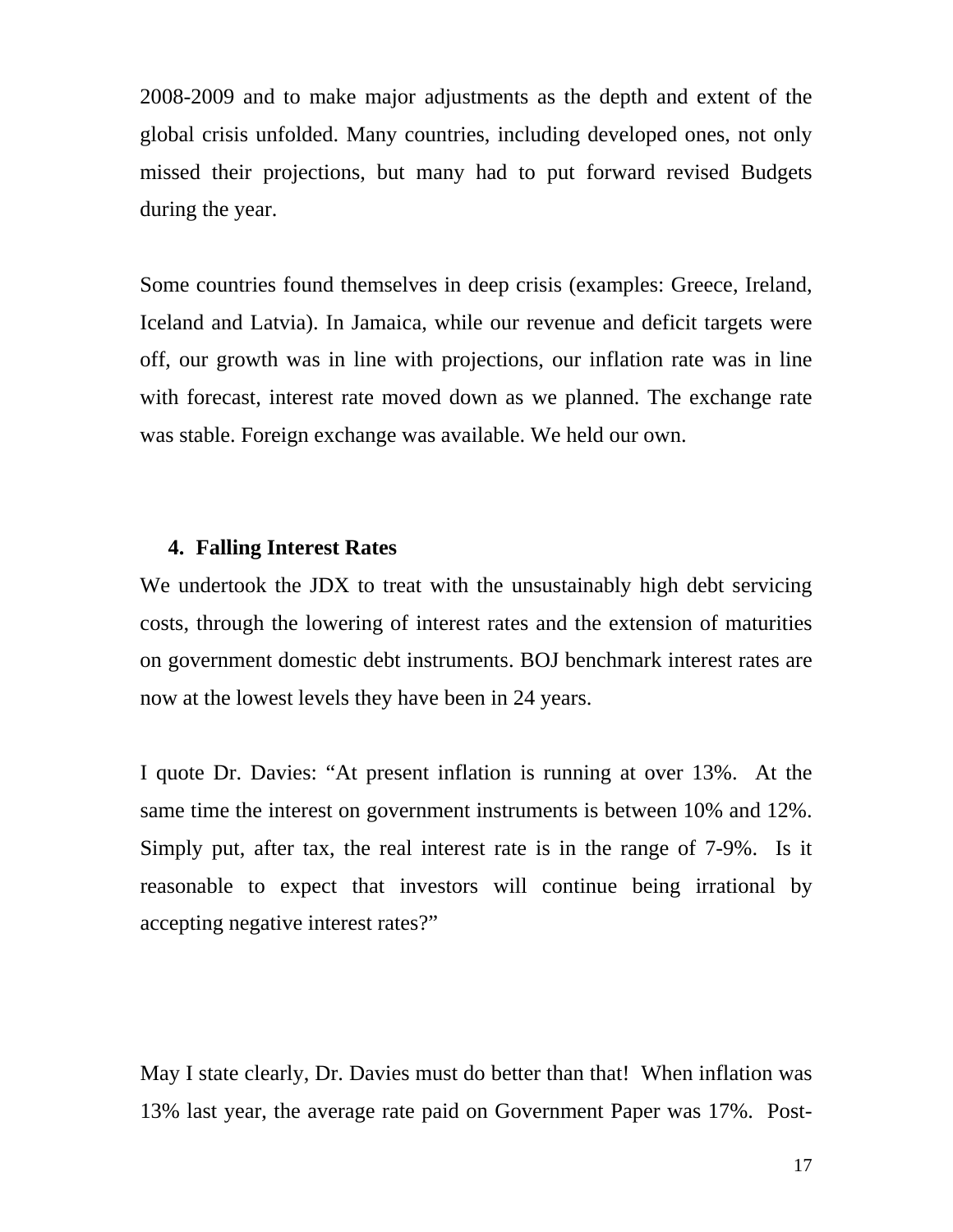JDX, this has fallen to 10-12% but inflation projections for this year is  $7\frac{1}{2}$  -9%.

#### **Education Budget 5.**

Mr. Speaker, I quote from Dr. Davies speech: "Schools have been recouping some of the revenues lost by the so-called abolition of tuition fees".

What revenues lost? Prior, to abolition, there was hardly any school that was able to collect the full amount of fees from every student. Some of the better-off schools achieved a high compliance rate. Many Schools, especially those in poorer communities and rural areas, were not able to collect even 50% of the fees.

With the removal of Cost-Sharing, every school receives a cheque covering the full amount due for every child. Yes, the cheque may at times be delayed but the full amount is paid for every child in every school.

Mr. Speaker, this year we have increased the education budget to 14.56% of the total budget, this year marks the highest year of allocation to education – close to the 15% target set many years ago. Despite this Government commitment to the education of our children, we take note of the complaints from the tertiary students.

Mr. Speaker, the Prime Minister yesterday called for a national debate on how this country should spend its Education Budget, I repeat this call! Let us look at the composition of this year's Budget.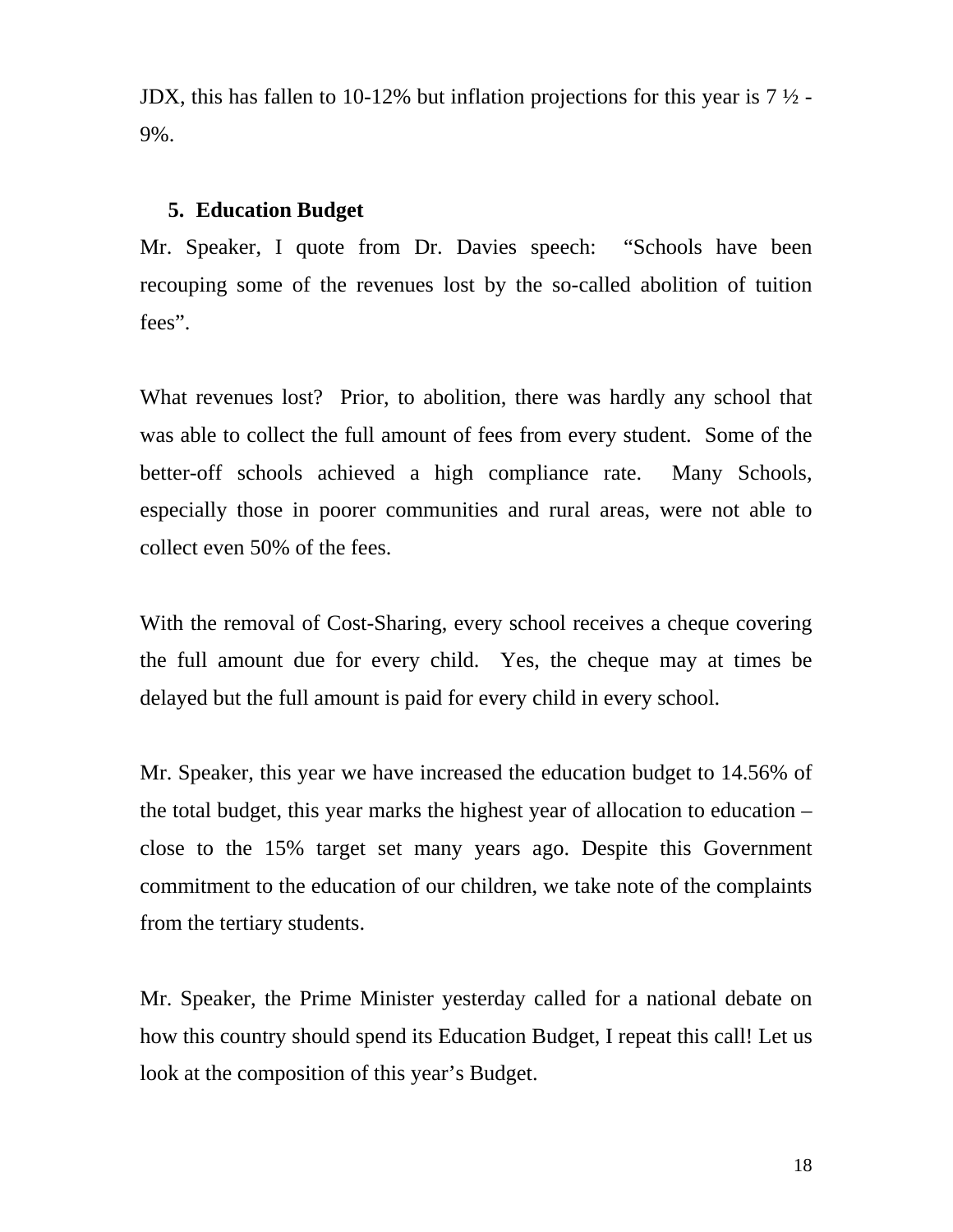| <b>Secondary Education</b> | 33% |
|----------------------------|-----|
| <b>Primary Education</b>   | 31% |
| <b>Tertiary Education</b>  | 17% |
| Administration             | 6%  |
| <b>Special Education</b>   | 1%  |
| <b>Early Education</b>     | 3%  |

Where should we reallocate money from? Early education is a mere 3%, where as tertiary education is 17%, is this best way to spend our resources.

Mr. Speaker, tertiary education is the most important investment any one of us can make in our lifetime and it is for this reason why we have increased the Student Loan Bureau lending facilities.

## **6. Debt**

has grown by 55% between September 2007 to March 31, 2010 (21/2) years). This is not true. The debt grew by 43.4% between FY 2007/08 and 2009/10 due in a large part to increased borrowing in part as a result The Opposition Spokesman on Finance has stated that the national debt of falling revenues and it must also be noted that the debt stock to which the Opposition Spokesman referred to is the overall public debt, including the \$57 billion borrowed in the IMF Stand-by Agreement and not an increase in the stock of Central Government debt.

the national debt increased by **58.0%** between fiscal years 2000/01 and 002/03 and **70.2%** between 1992/93 and 1994/95. 2But Mr. Speaker, I want to point out that under the Opposition's Spokesman's watch as Finance Minister when there was no world crisis,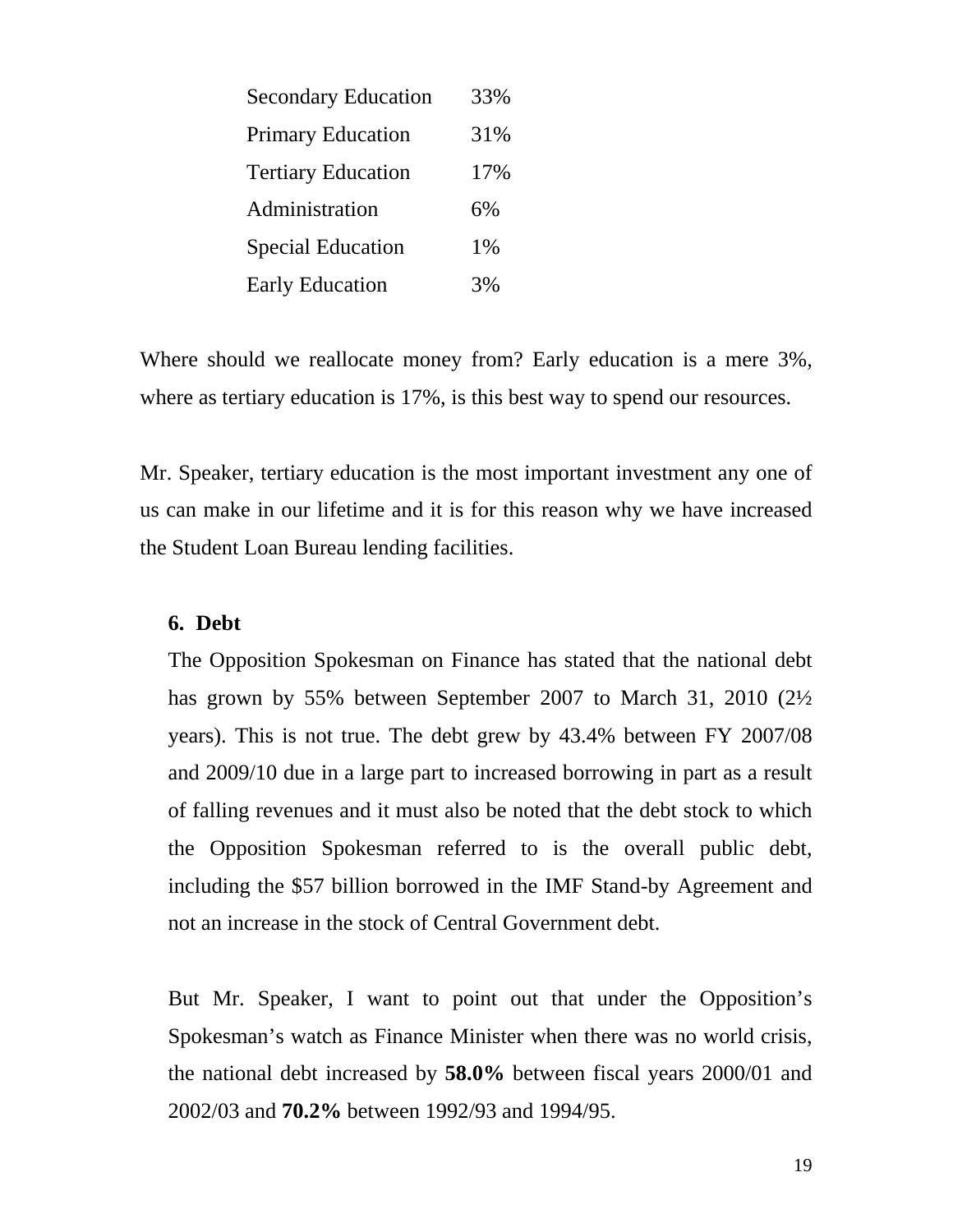#### **7. Arrears**

Mr . Speaker, I quote from Dr. Davies' speech last week "….this out-turn of 10.9% of GDP is artificial. It is artificial because not included in this deficit target are the significant amounts owed by Government to just about everyone: the workers, creditors..."

Mr. Speaker, this is an absolute fallacy, and quite frankly the Opposition Spokesman on Finance knows better.

Mr. Speaker, the budgetary process of Jamaica has not changed since I took include payables or arrears. Our budgetary process is based on cash ayments and cash receipts. p office so how does the Opposition Spokesman end up defining the deficit to

owed to a contractor in the debt stock the moment an invoice is submitted. Neither do we count it as part of the deficit. Government is an on-going dynamic operation which will result in shortterm bills outstanding at all times. We do not immediately include bills

programme with the IMF. Those arrears were not included in the deficit then, under the previous Minister and they are not included now. When I assumed office there was a very large stock of outstanding arrears which we inherited and have been working to clear. That is part of the

#### **8. China Road Improvement Loan**

and will be administered by the Road Maintenance Fund. It will be I wish to state that this loan will be financed from proceeds of the fuel cess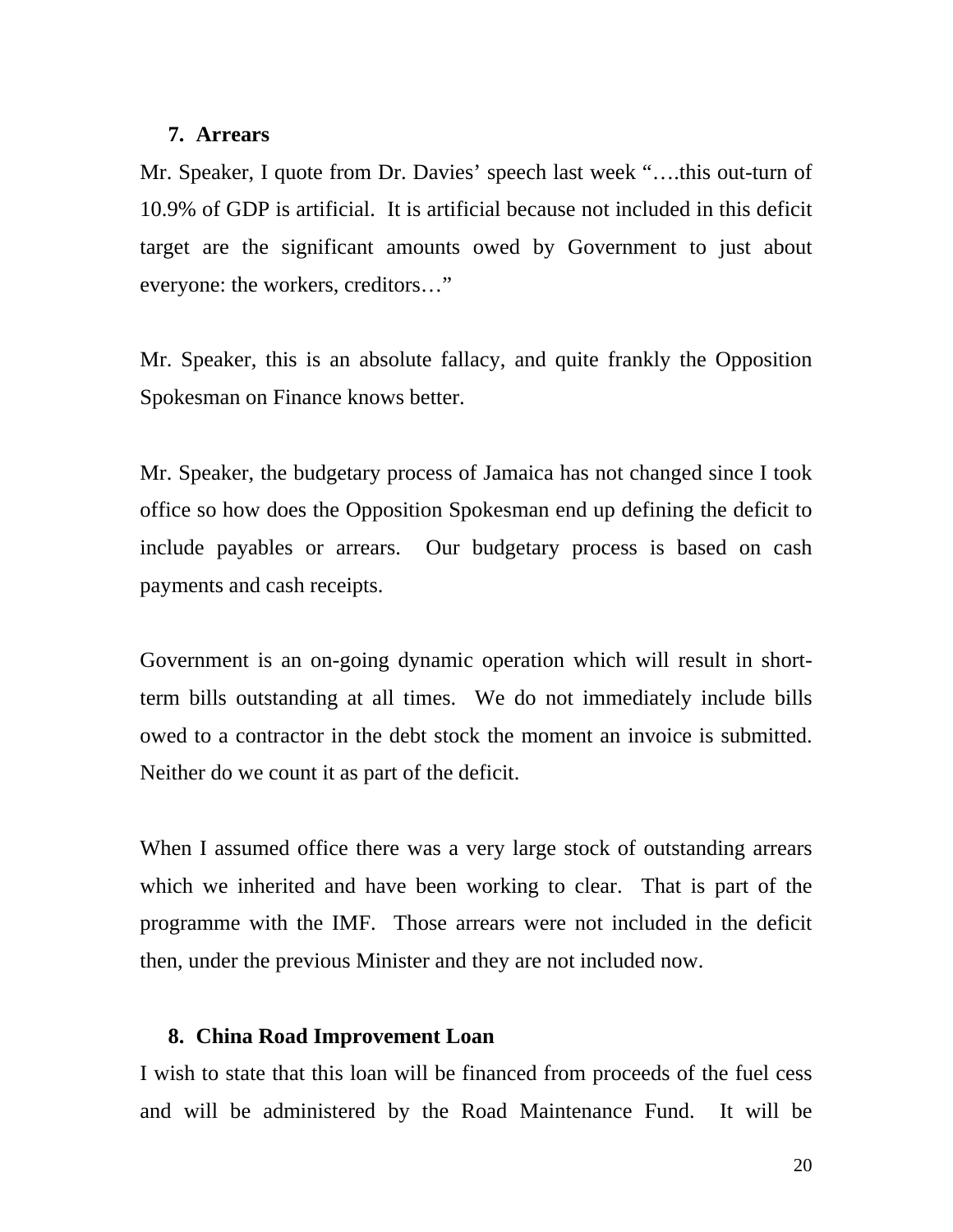implemented over a 5-year period and the debt is part of the projected increase in the stock of debt submitted to the IMF.

The Minister of Transport and Works will give details on this programme in due course.

#### **9. Raiding the Barn**

received \$5 billion from selected public sector enterprises primarily through dividends. Our action is not inconsistent with the previous Administration. Mr. Speaker, in my opening Budget presentation I stated that we have

I quote from the Hansard June 17, 1993, where the then Minister of Finance indicated the Government's intention to create a Dividend Policy for selected public sector enterprises. I quote:

dividends, because nobody invests their money without expecting to make a return. And in the course of this year, we are going to try and refine *"…Each and everyone of them represents investments of tax payers money and in a properly managed system those investments should pay the policy of getting returns from those investments which we have made, and the returns have to be related to the capital invested"* 

Ca binet has already approved an amendment of the Public Bodies Management and Accountability (PBMA) Act to accommodate a financial distribution by Public Bodies which will be presented to Parliament shortly.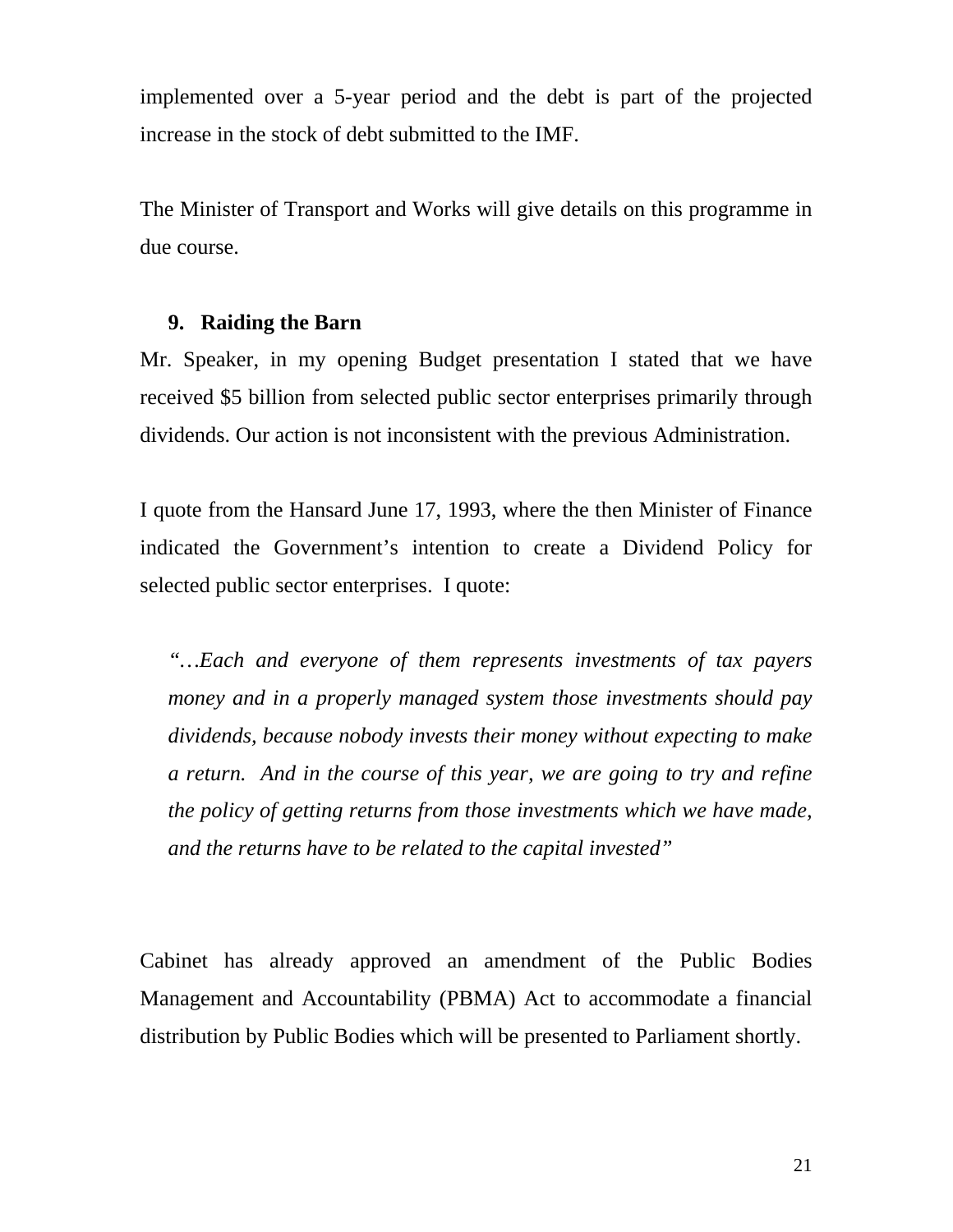In respect of the Health Fund, the \$300 million is a one-off transaction and will not be a part of this Dividend Policy.

## **10. GDP**

Mr. Speaker, the projection from the PIOJ is for real GDP growth of 0.5% -1% for this fiscal year. Growth is expected to come from various sectors: This is a conservative projection.

## **Agriculture**

The agricultural sector has recorded six (6) consecutive quarters of growth since July 2008. In 2009, the sector grew by 12%, largely underpinned by the 22% growth in the domestic food crop sector. This growth has now put production levels above the pre-hurricane Dean and tropical storm 'Gustav' levels.

Growth in the sector has been facilitated by deliberate and strategic interventions by the Ministry of Agriculture and Fisheries, including:

- A doubling of Extension Officers,
- Establishing a Marketing Unit with 18 officers
- Providing inputs support to farmers through, *inter alia*:
	- o A Production and Productivity Programme of some J\$46 million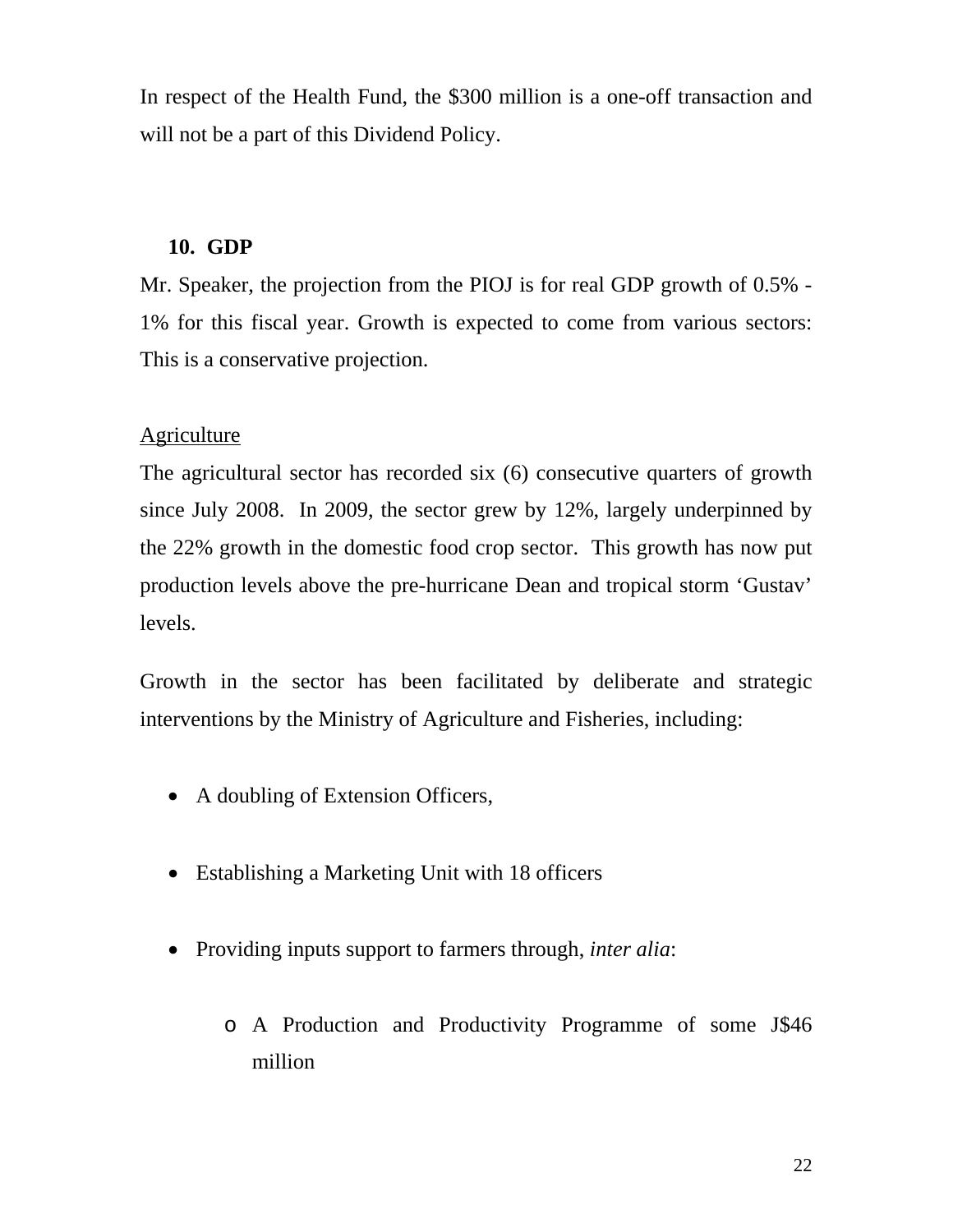- Programme of some J\$86.3 million o A Financial Access for Responsible Members (F.A.R.M)
- o A \$420.2 million subsidy in the provision of irrigation water.

Mr. Speaker, I would like to highlight other developments in the agricultural sector for 2009. While the sector grew by 12.1% the value of farmers' produce amounted to \$110 billion. Ten thousand new jobs were created in the sector bringing the amount of persons employed in the agricultural sector to 235,000. Food imports were US\$70 million less in 2009 which reflects the growth in the domestic agricultural sector.

Ministry continues to provide support to the farmers. Growth is expected to continue in the 2010/2011 financial year as the

#### Other Sectors

Growth is also anticipated for FY2010/11 from other sectors, including Tourism, Finance and Insurance, Electricity and Water, and Construction.

## **11. Bank of Jamaica accommodation of the Central Government**

The Opposition Spokesman on Finance has demanded full disclosure of the 'financing arrangements' between the BOJ and the Ministry of Finance.

Mr. Speaker, I will lay out the facts:

At various points during the last fiscal year, the BOJ provided bridging financing to the Government. In some instances, the financing was required as expenditure had to be made before the Government's normal debt issues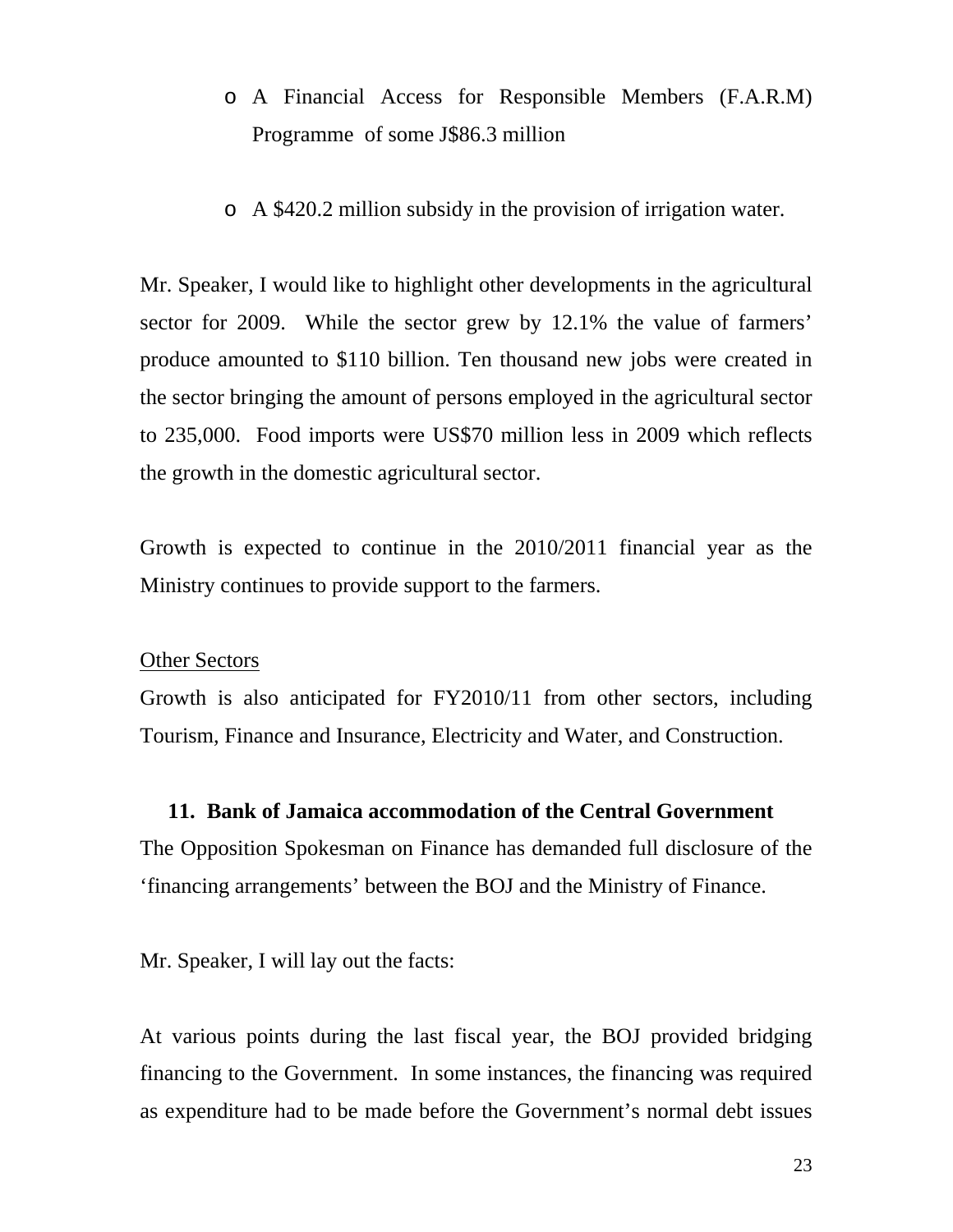had accumulated sufficient funds. In other cases, such as just prior to the passage of the  $2<sup>nd</sup>$  Supplementary Estimates, the Bank advanced sums to settle securities that had matured not because the Consolidated Fund had no money, but because Parliamentary approval had to be obtained for the Consolidated Fund to be debited. **All advances were for short periods and consequently, all were repaid.** 

net increase in their holdings of Government securities relative to a year The acquisition, as the Bank has explained in news releases, The balance sheet of the BOJ will show that at December 2009 there was a earlier. occurred in the context of the virtual closure of the bond market when uncertainties about the JDX were high. Since then, these securities have been gradually sold to the market such that by the end of March 2010, only \$6.8 billion remained to be sold. The securities have been welcomed by institutions seeking suitable instruments for their portfolios at a time when Government has not been making primary issues.

the increasing control of Government by the Bank of Jamaica. But we must insist that the role of the Central Bank is critical to maintaining financial Mr. Speaker, let me refute the Opposition Spokesman of Finance's claim on system stability and its amplified role during the period of the JDX is a good example of that responsibility.

#### **III.** OTHER ISSUES

#### **1. Stability in the Economy**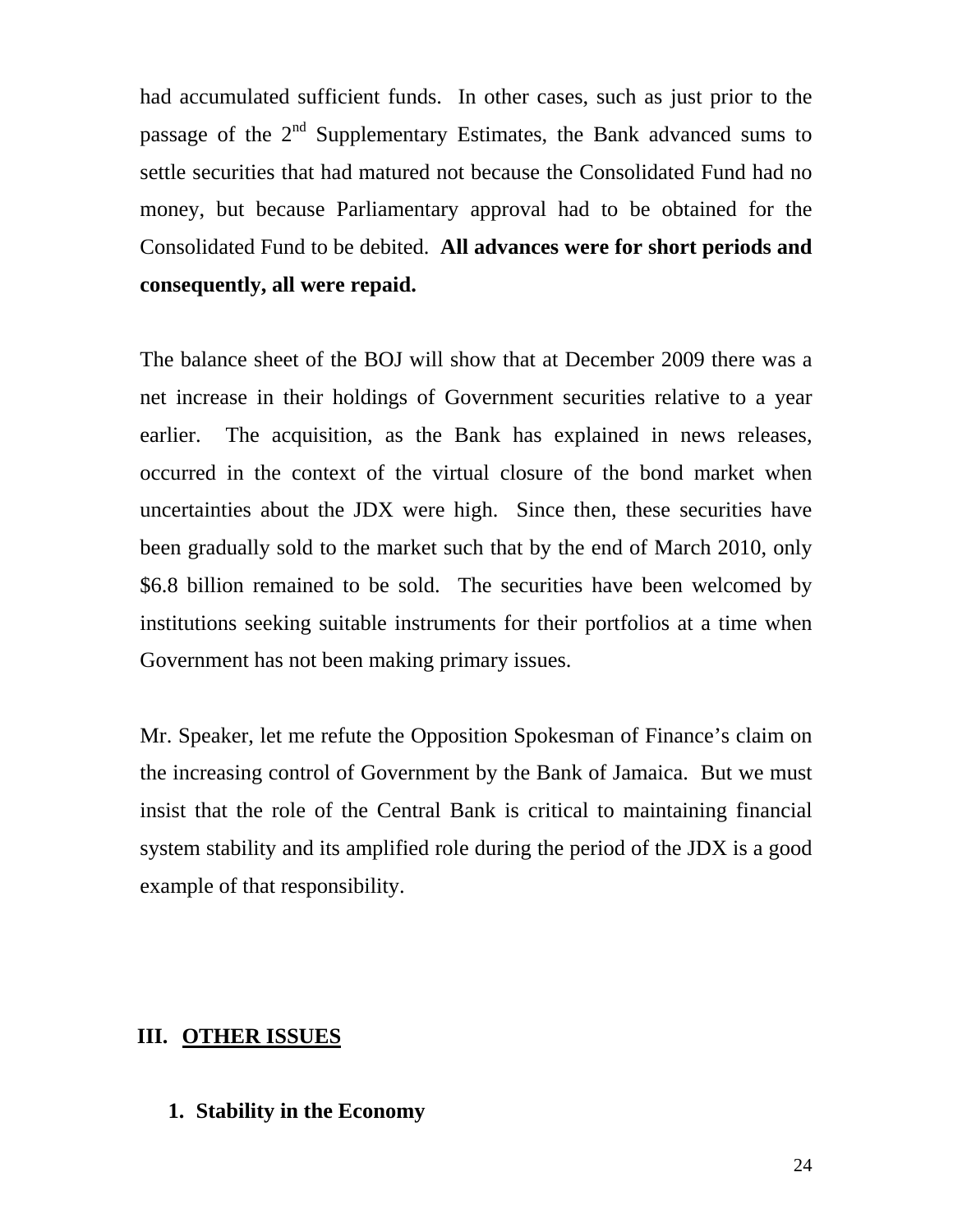Mr. Speaker, throughout this Debate and despite the many challenges that we have faced, no one has questioned the stability that now exist in the Jamaican economy.

#### **2. Inflation Rate**

STATIN has released the **inflation out-turn** for March 2010. I am pleased to inform the House that inflation in March  $2010$  slowed to  $0.5\%$  compared with  $1.4\%$  in January and  $2.2\%$  in February. This brings inflation for the fiscal year 2009/10 to 13.3%, which is just under the upper end of our projections. Last fiscal year, when many pundits published private forecasts of anything from 15% to over 20%, the outturn for March proved them all wrong. The sharp slowing in March is a good indicator going forward in achieving a lower rate in 2010/11 consistent with our projections of 7 1/2% to 9%.

#### **3. Exchange rate**

Since the start of 2010 up to 20 April 2010, the exchange rate **appreciated** by 0.57 % (51 Jamaican cents). It **appreciated** by 0.10 % in the March 2010 quarter, which compares favourably with the **depreciation** of 0.58 per cent in the December 2009 quarter and the 9.40 per cent in the March 2009 quarter. The exchange rate has continually appreciated over the past several weeks and is now at \$89.08 to the US dollar.

#### **4. NIR/Gross reserves**

We continue to maintain healthy foreign reserves.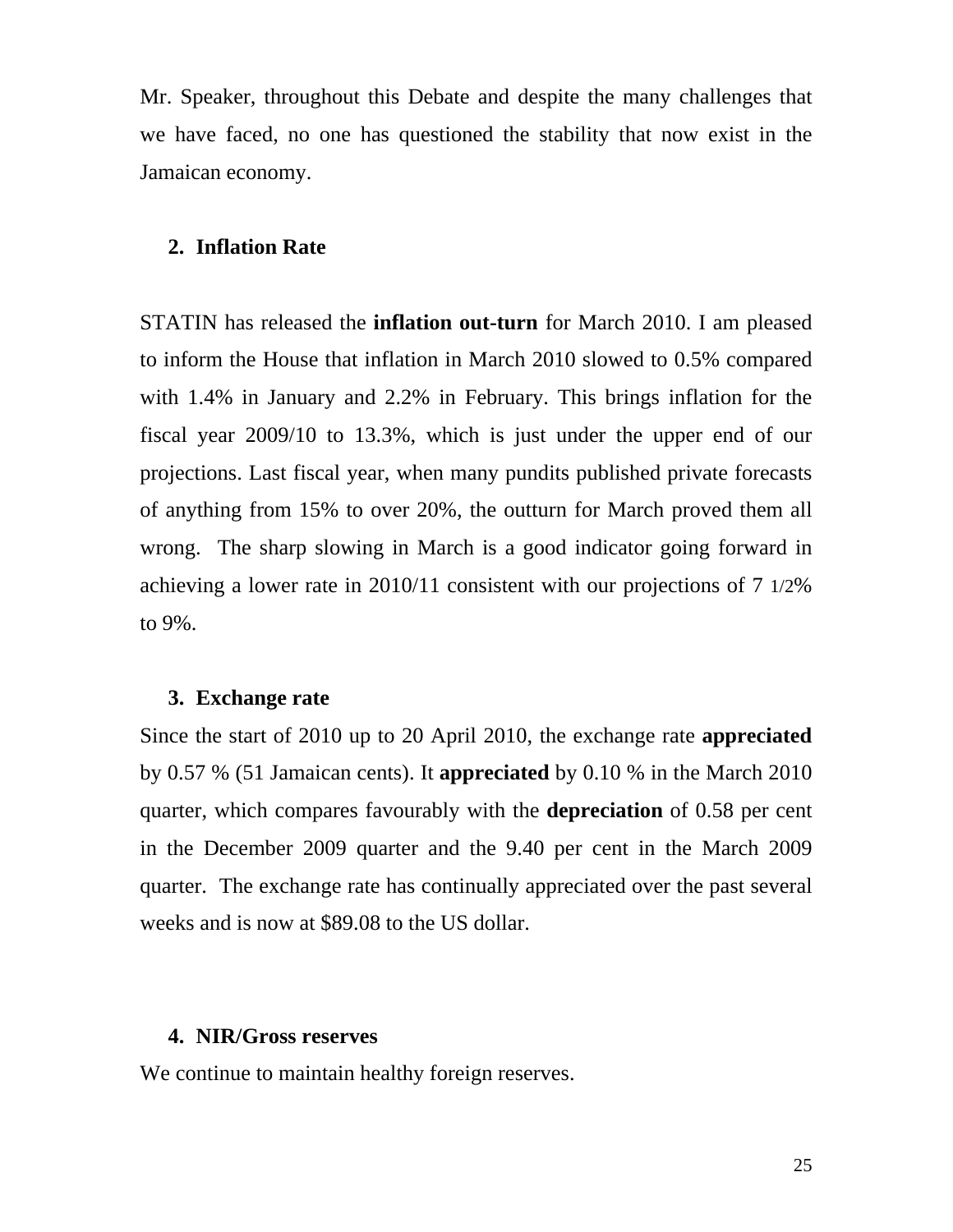On April 19, 2010 the Net International Reserves (NIR) stood at US\$ 1.78 billion, with gross reserves covering 17.6 weeks of estimated imports of goods and services.

#### **5. Remittances**

Data on remittance inflows in February show a 7.4% increase over last February. This follows a reported 1.5% growth in January.

## **6. IMF Agreement**

Has ensured adequate availability of foreign reserves while observing principles of prudent financial management and debt sustainability.

## **7. Multilateral Support**

Reflects the Government's firm and irrevocable commitment to bring a new and transformative type of governance to the people of Jamaica.

# **. CONCLUSION IV**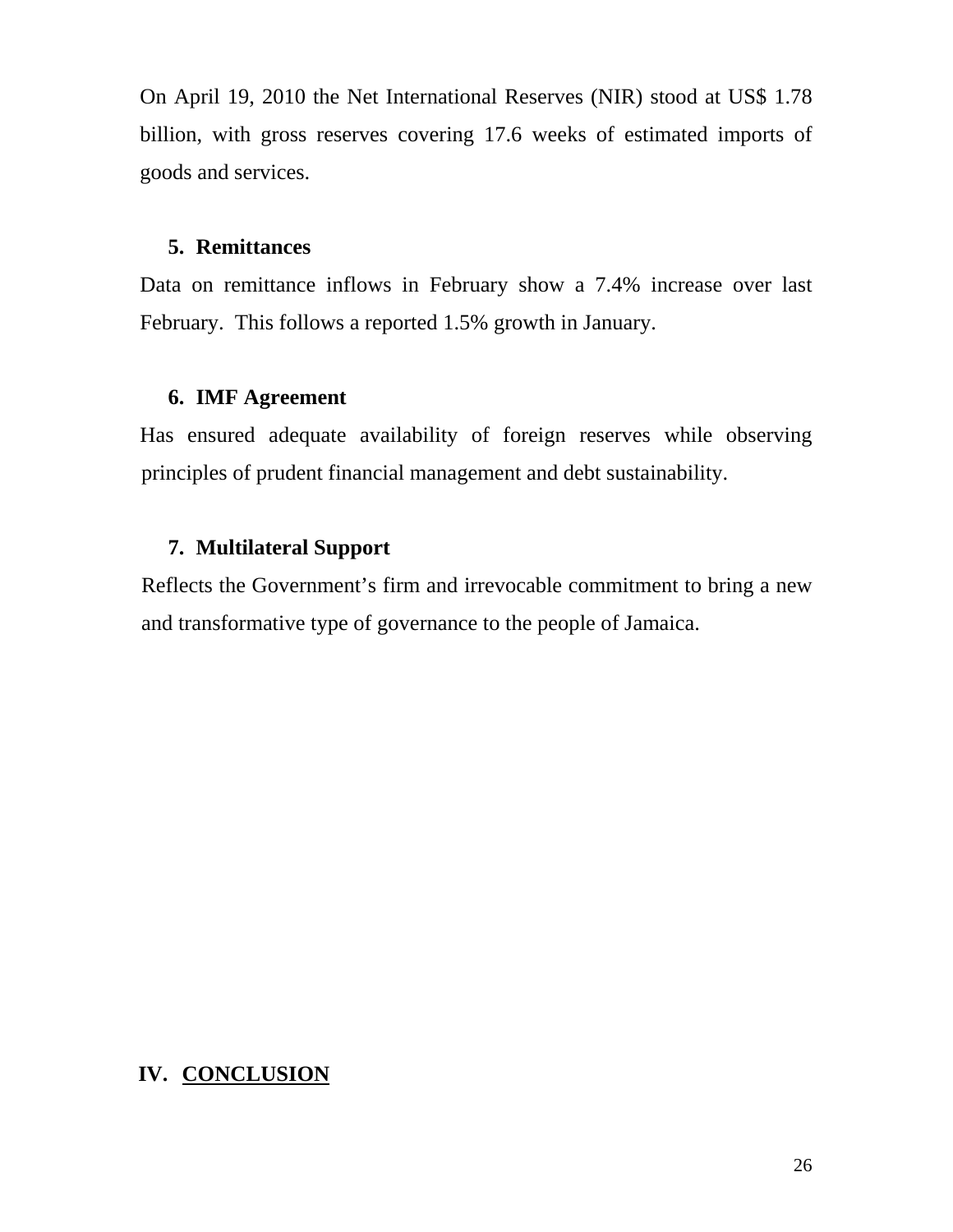## **The Background - A Reminder**

What did we start with?

- 1. **Devastation from Tropical Storm Gustav** This demanded extensive repair to infrastructure island wide. There was further worsening of the poor conditions of roads that remained un-repaired after Hurricane Ivan.
- 2. **The World Food Crisis,** which saw sharply rising prices of basic food items putting pressure on their prices in the local market.
- 3. The World Oil Price Crisis. The price of crude oil climbed to US140 per barrel putting pressure on our foreign exchange reserves.
- market to Jamaica, virtually closed down our bauxite/alumina 4. **The Global Economic Crises**, which closed the international capital industry and sharply cut foreign exchange inflows from remittances.
- SCJ, amongst others. 5. **A Public Sector Bodies Debt** of over \$200B for CAP, Air Jamaica,
- 6. All of this preceded the worst crisis of all the crisis of inheritance **of an economy** that had only grown by 11.0 % under the 14 years of stewardship of the former Finance Minister.

The main cause of this crisis was a 'raiding of the barn' to sustain a high interest rate policy  $-$  a big spender who borrowed expensively to support public expenditure.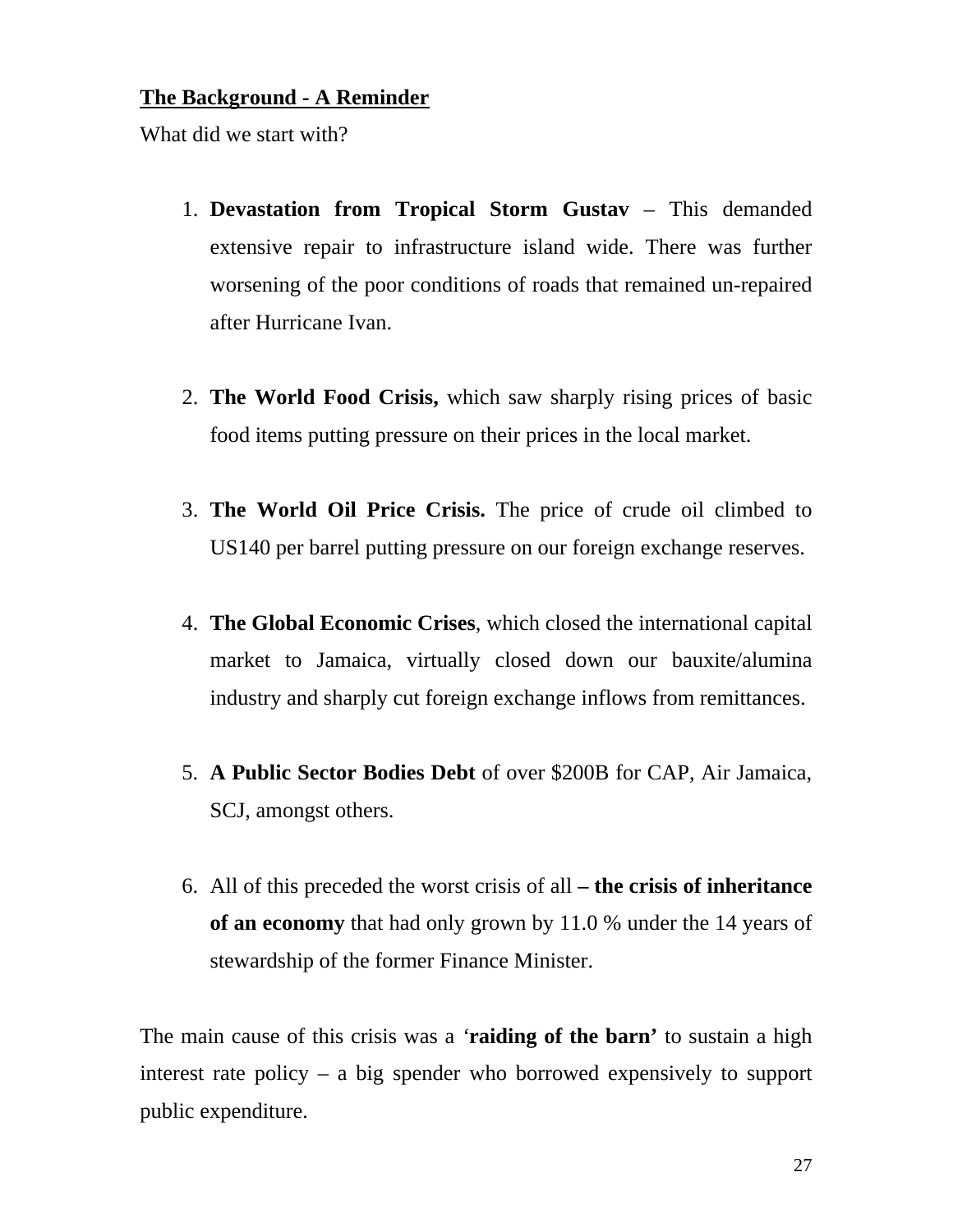averaging  $13.2\%$  of GDP for the past 6 years. For  $2010/11$  interest costs are at a lower level  $-43.6\%$  of revenue and 11.4% of GDP. This led to interest costs consuming an average of 49.3% of revenue and

of their GDP might have to be dedicated to paying interest. What they are worried about is what we have been doing for years - **Thanks to the** This contrasts with the American's being worried that by the year 2030, 7% **Pastmaster of 'raiding the barn!"**

Mr. Speaker, as we strive to ensure that Jamaica is the place of choice to live, work, raise families and do business, this Government has been implementing a number of national strategies, including:

- Ensuring fiscal and debt sustainability
- Developing an efficient and equitable tax system
- Maintaining financial system stability
- Increasing access to capital, and
- Developing the capabilities of Micro, Small and Medium-Sized Enterprises

Despite what critics may try to say to the contrary, our mission at the Ministry of Finance and the Public Service is crystal clear. Our role is to help to provide the enabling environment to the economy through ensuring: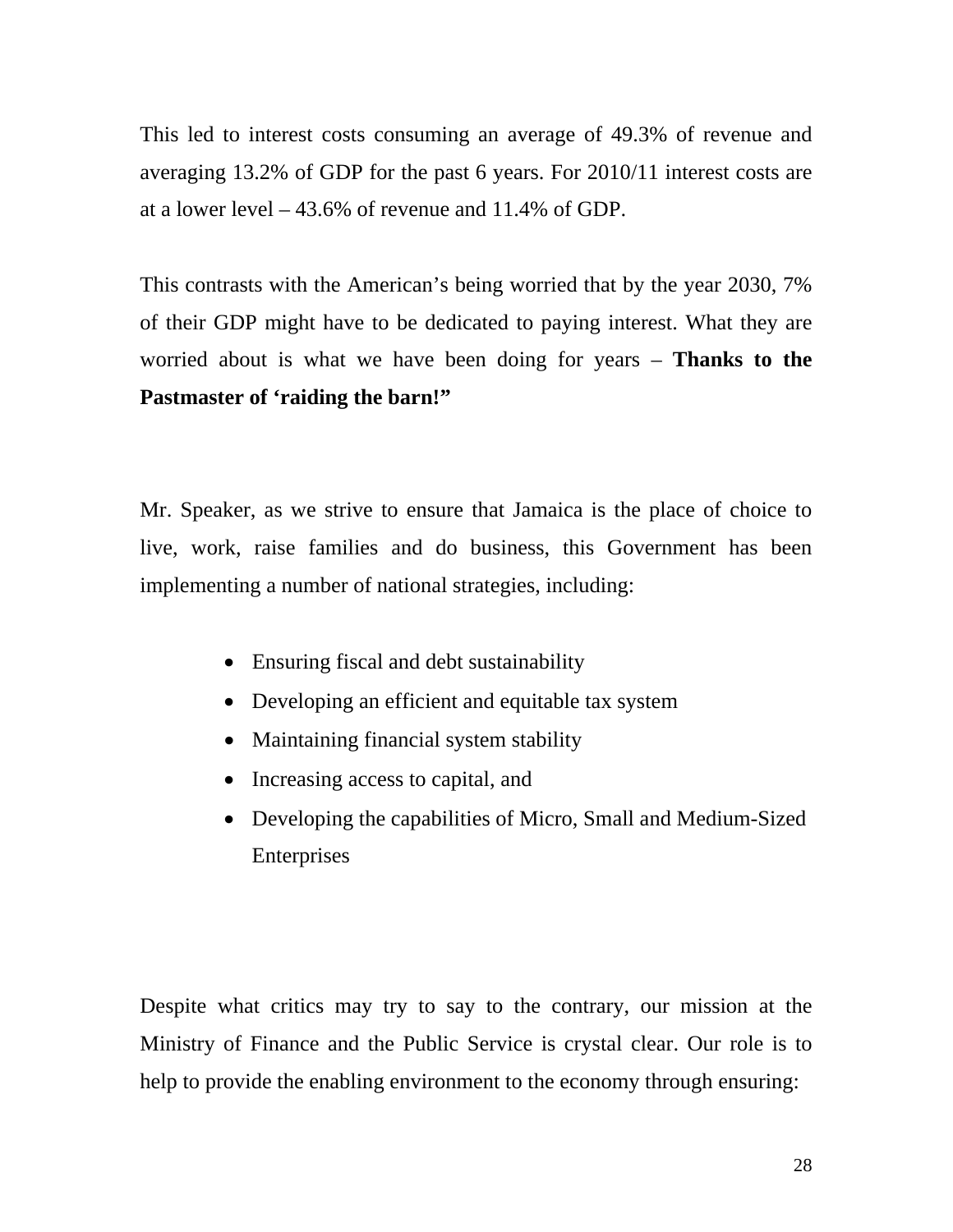- o Low inflation
- o Competitive interest rates
- o A stable exchange rate
- o An equitable tax system

## **Reduction in Expenditure**

Against the backdrop of a history of runaway expenditure, whether due to the then Administration "running wid it" or to public entities that were not closely monitored, this Government has cut the budget for FY2010/11 to \$503.9 billion, representing the largest cut, in both nominal and real terms in the nation's history.

Debt servicing has fallen to \$240.0 billion or 47% of the FY2010/11 Budget, down from 60% in FY2009/10, and which has been the average for many years.

Jamaica, Clarendon Alumina Producers, and the Norman Manley International Airport). A number of loss-making public entities are being privatized to reduce the burden on the public purse (including Air Jamaica, Sugar Company of

## Fiscal Reforms (FRF, tax reforms)

We are undertaking a number of administrative reforms, as well as legislative reform to establish a Fiscal Responsibility Framework (FRF) which will enshrine fiscal discipline into law.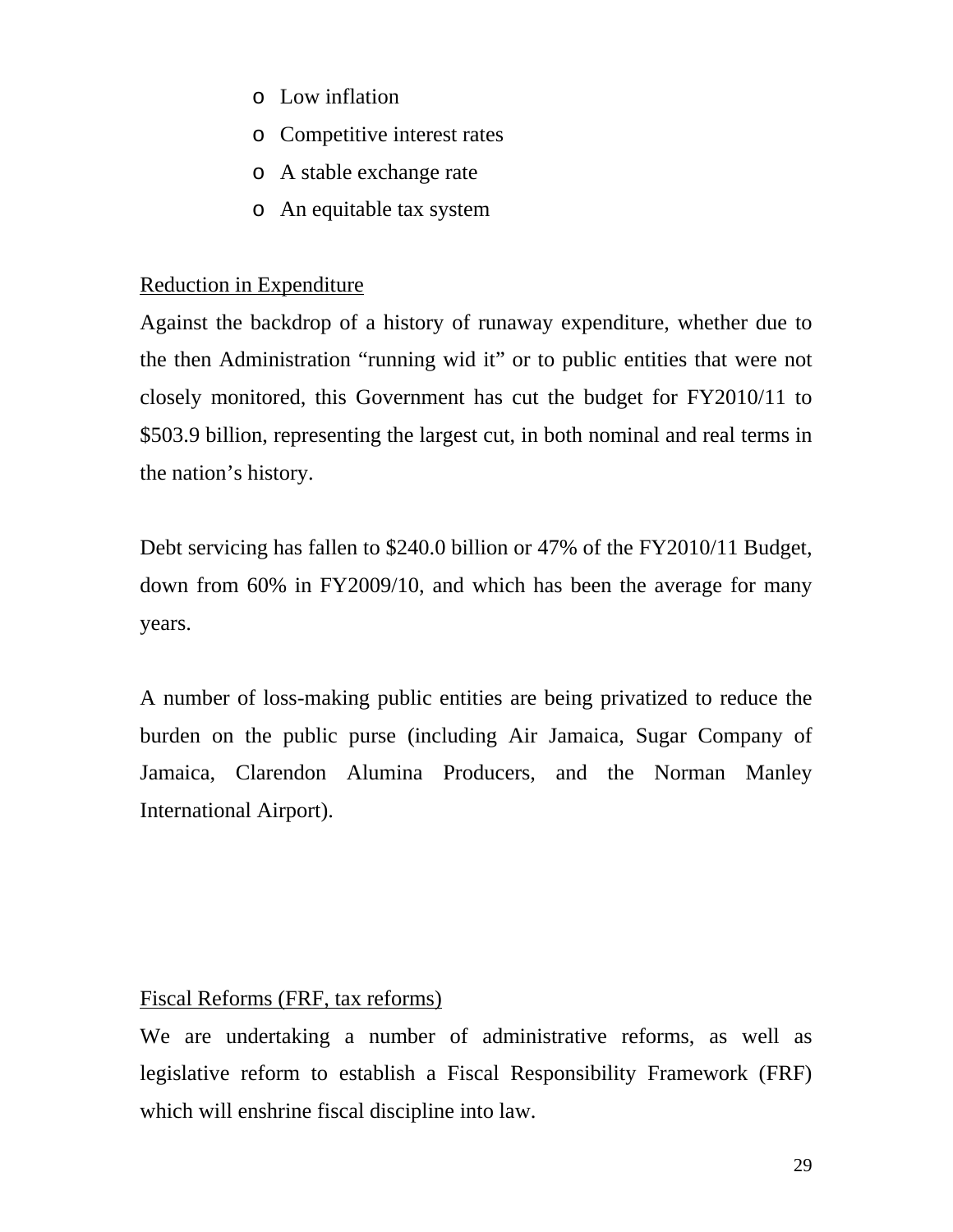## Stable Exchange Rate

The Jamaican dollar depreciated only 0.78% in 2009. This compares to average annual depreciation of approximately 70% for the 18 years to 2007.

The Jamaican dollar has appreciated against the US dollar in recent weeks.

## Available Foreign Exchange

There has been available foreign exchange afforded by the Stand-By Arrangement with the IMF and the overwhelming multilateral support.

## **VISION OF THE GOVERNMENT**

Mr. Speaker, the overarching vision of this Government is that found in the National Development Plan, Vision 2030 Jamaica:

"Jamaica, the place of choice to live, work, raise families and do business."

The Government is committed to a balanced budget by 2013, realising the national outcomes of a stable macroeconomy, an enabling business environment, effective governance, strong economic infrastructure and internationally competitive industry structures.

Mr. Speaker, we have taken tough decisions; we have taken strong and even unpopular action; we have demonstrated the necessary leadership to make this vision a reality.